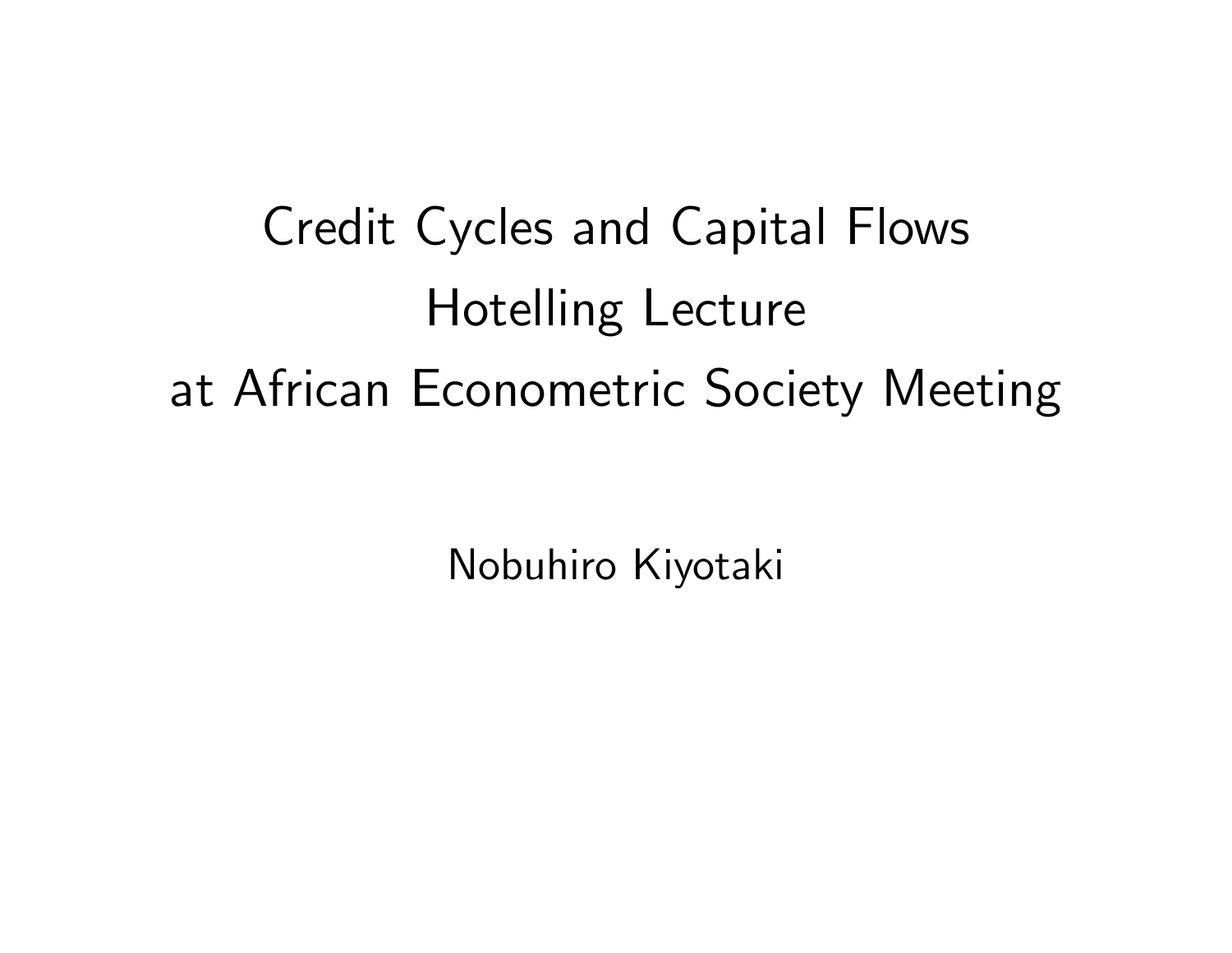## Introduction

How do shock to technology and wealth distribution generate large fluctuations in aggregate output and asset prices?

propagation

persistence

co-movement between output and asset value

co-movement across sectors

co-movement between output and productivity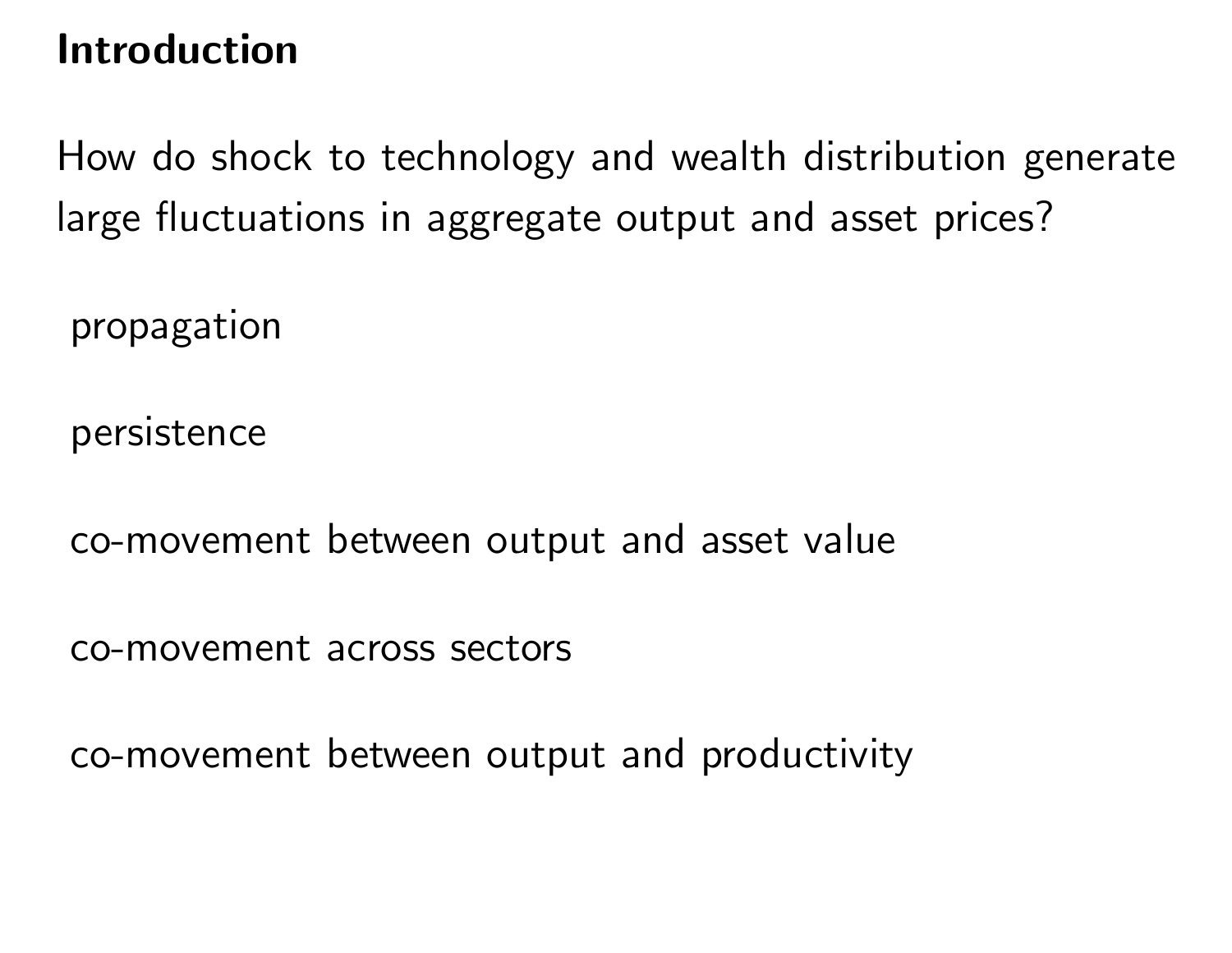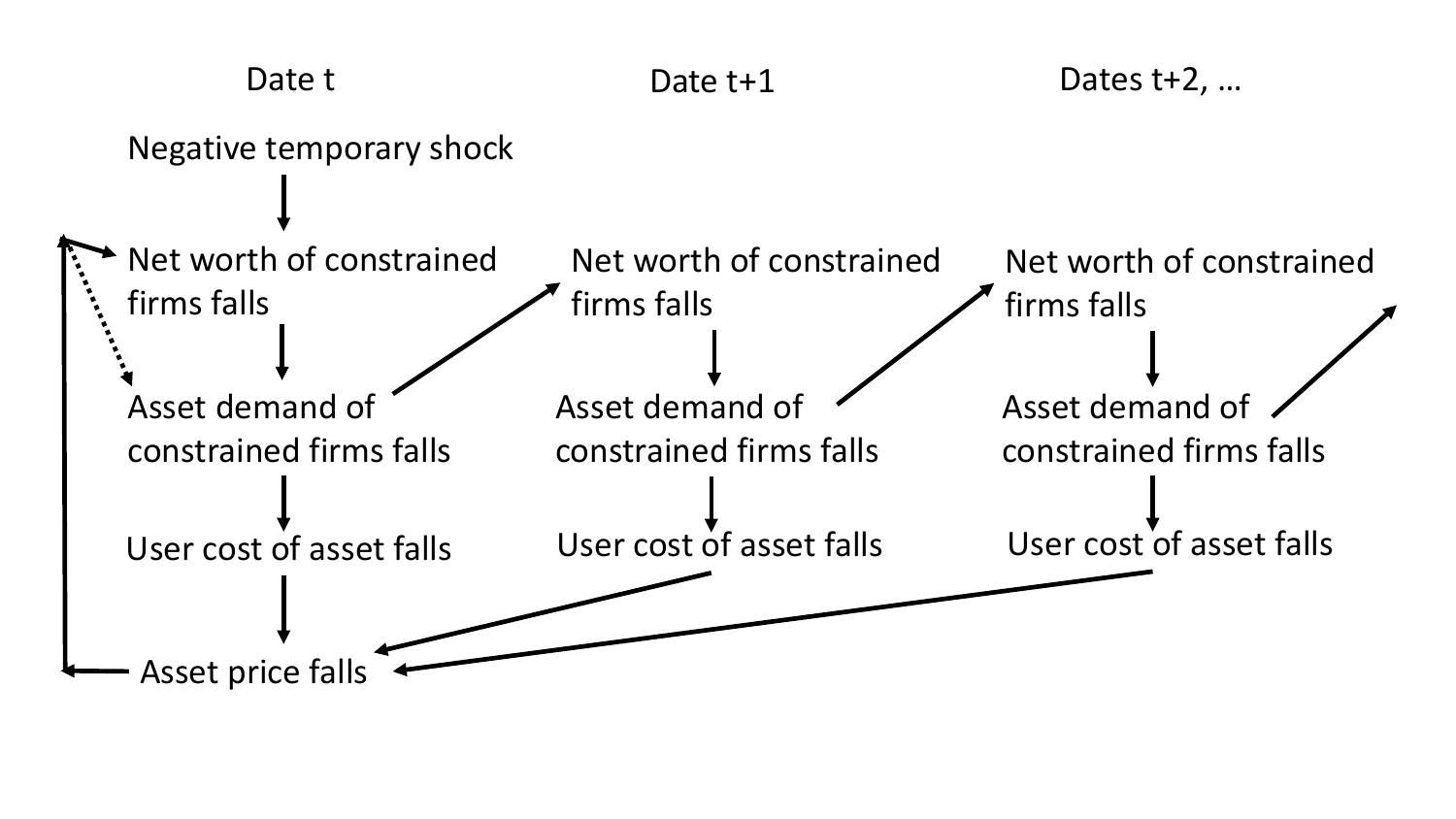### Basic Model

One homogeneous goods and land (fixed supply of  $\overline{K}$ ) Farmers and gatherers with population size 1 : 1

Preference

$$
\begin{array}{l}\n\text{ farmer}: \ E_0\left[\sum_{t=0}^{\infty} \beta^t x_t\right] \\
\text{gather}: \ E_0\left[\sum_{t=0}^{\infty} R^{-t} x_t'\right], \ \ 1 < R < \frac{1}{\beta} \end{array} \tag{A1}
$$

Output of farmer

$$
y_{t+1} = F(k_t) = (a + c)k_t, \text{ where}
$$
  

$$
c > \left(\frac{1}{\beta} - 1\right)a : \text{ nontradeable} \tag{A2}
$$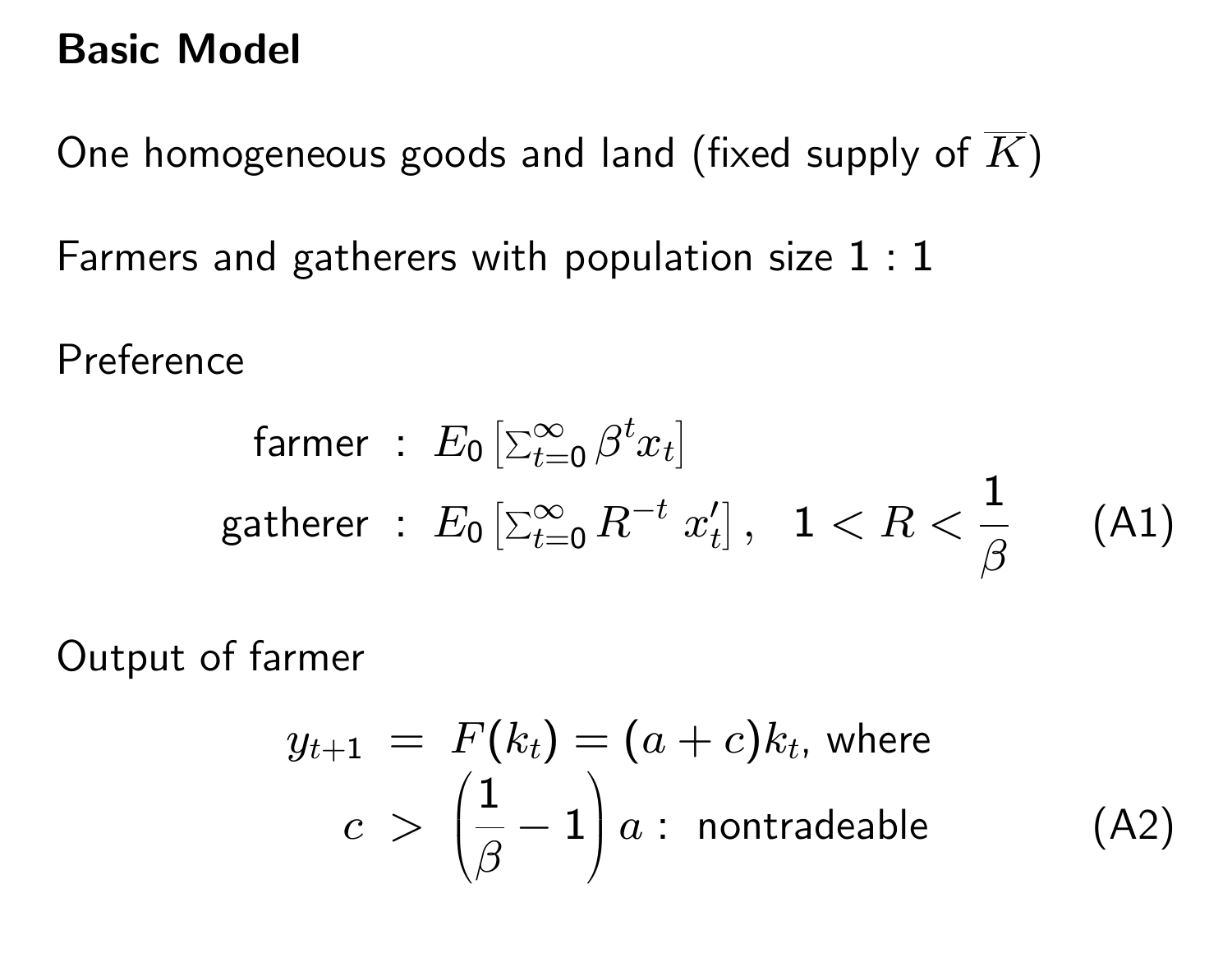Limited commitment:

only farmer who starts the production can get full output

farmer cannot precommit to finish  $\rightarrow$  credit constraint

$$
Rb_t \leq q_{t+1}k_t \tag{1}
$$

Flow-of-funds

$$
q_t(k_t - k_{t-1}) + Rb_{t-1} + x_t - ck_{t-1} = ak_{t-1} + b_t \qquad (2)
$$

$$
x_t \ge ck_{t-1} \tag{3}
$$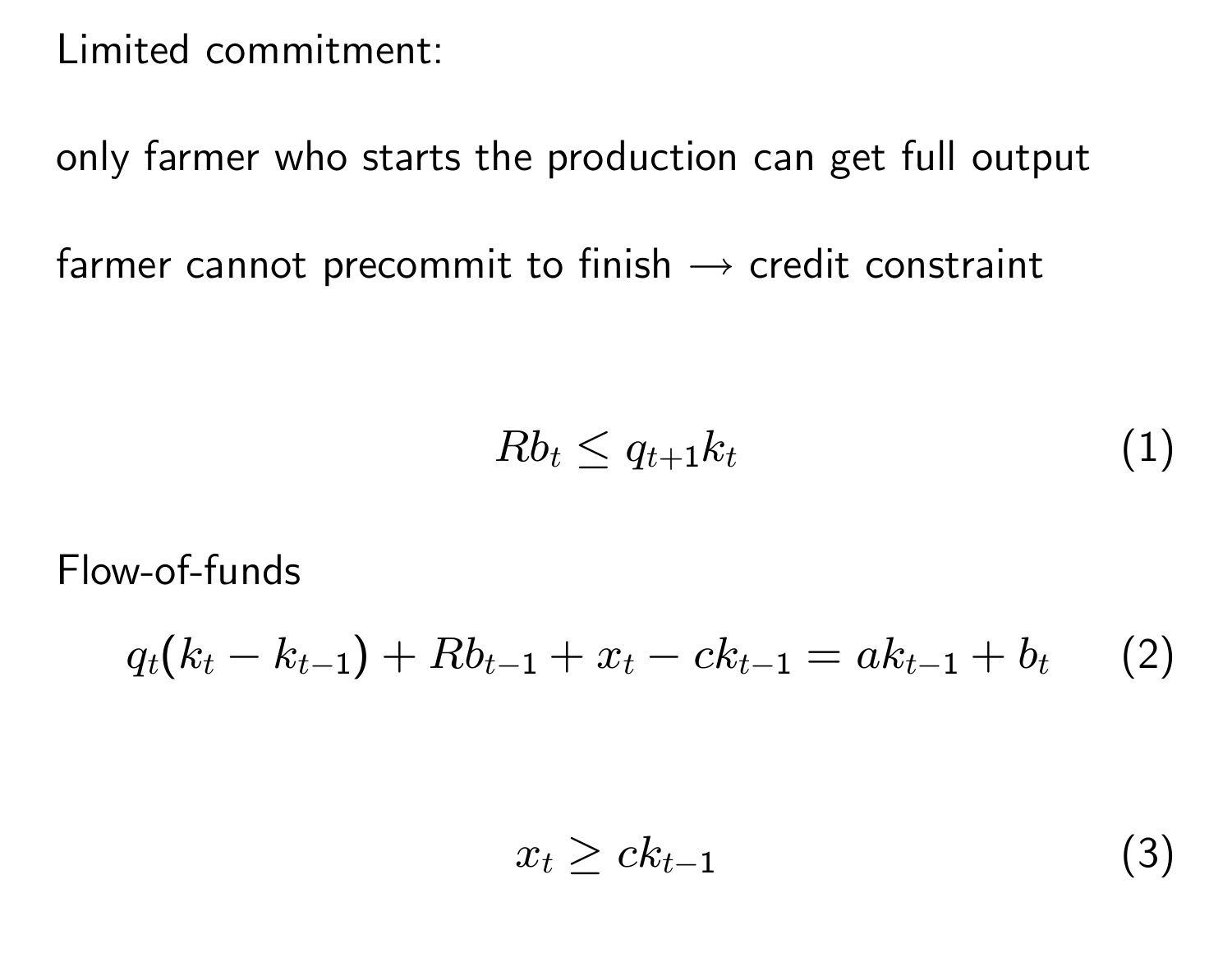Gather's production

$$
y'_{t+1} = G(k'_t), \text{ where}
$$
  

$$
G'(k) > 0, G''(k) < 0, G'(0) > aR > G'(\overline{K})
$$

flow-of-funds

$$
q_t(k'_t - k'_{t-1}) + Rb'_{t-1} + x'_t = G(k'_{t-1}) + b'_t
$$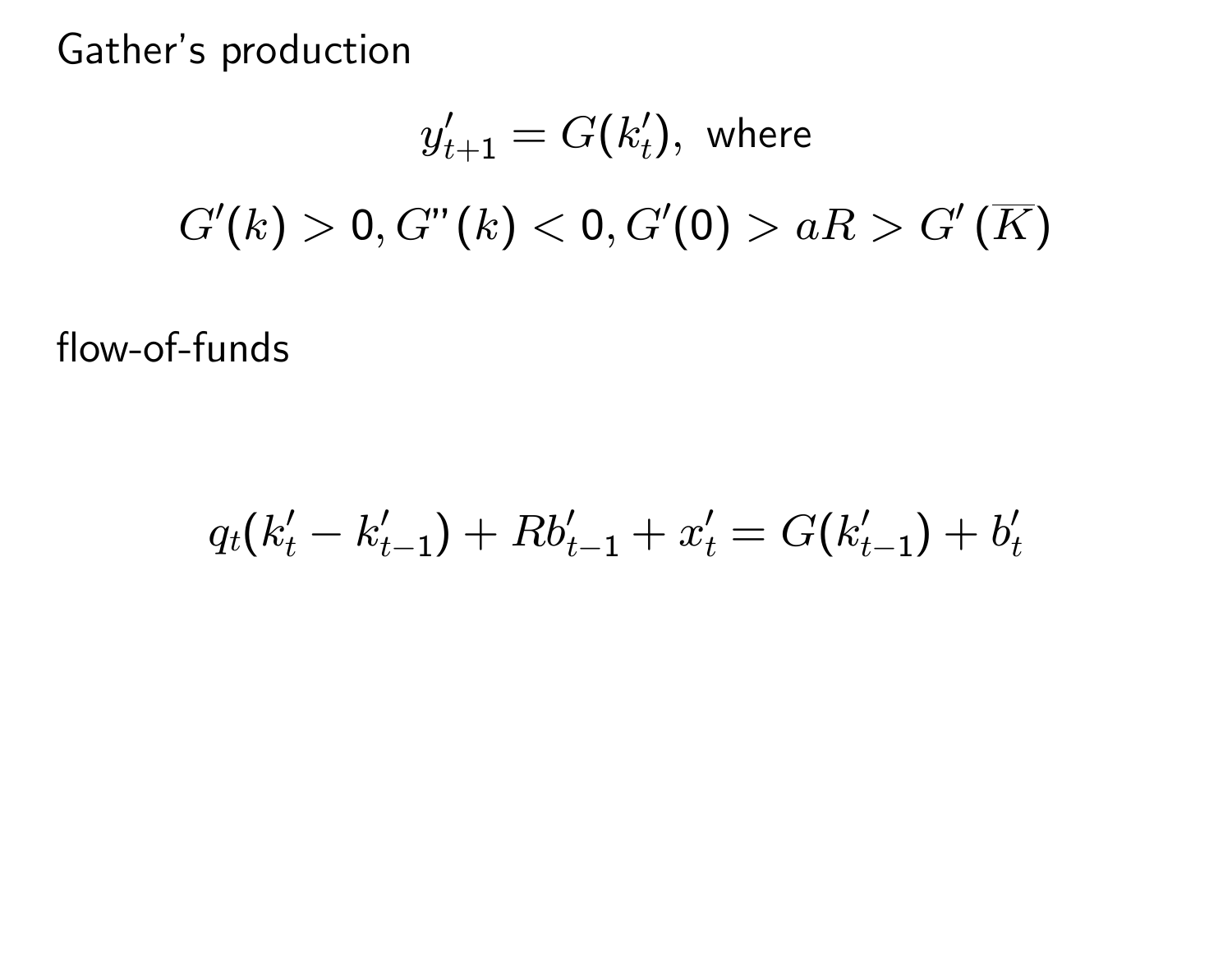Equilibrium: Because of  $(A1, A2)$ , we guess

$$
Rb_t \ = \ q_{t+1}k_t \\ x_t \ = \ ck_{t-1}
$$

$$
q_t(k_t-k_{t-1})+Rb_{t-1}=ak_{t-1}+\frac{1}{R}q_{t+1}k_t, \,\,\text{or}\,\,
$$

$$
K_t = \frac{1}{q_t - \frac{1}{R}q_{t+1}}[(a + q_t)K_{t-1} - RB_{t-1}] \tag{4}
$$

$$
B_t = \frac{1}{R} q_{t+1} K_t \tag{5}
$$

$$
u_t = q_t - \frac{1}{R} q_{t+1} = \frac{1}{R} G'(\overline{K} - K_t) \equiv u(K_t)
$$
 (6)

$$
\lim_{s \to \infty} E_t \left( R^{-s} q_{t+s} \right) = 0 \tag{7}
$$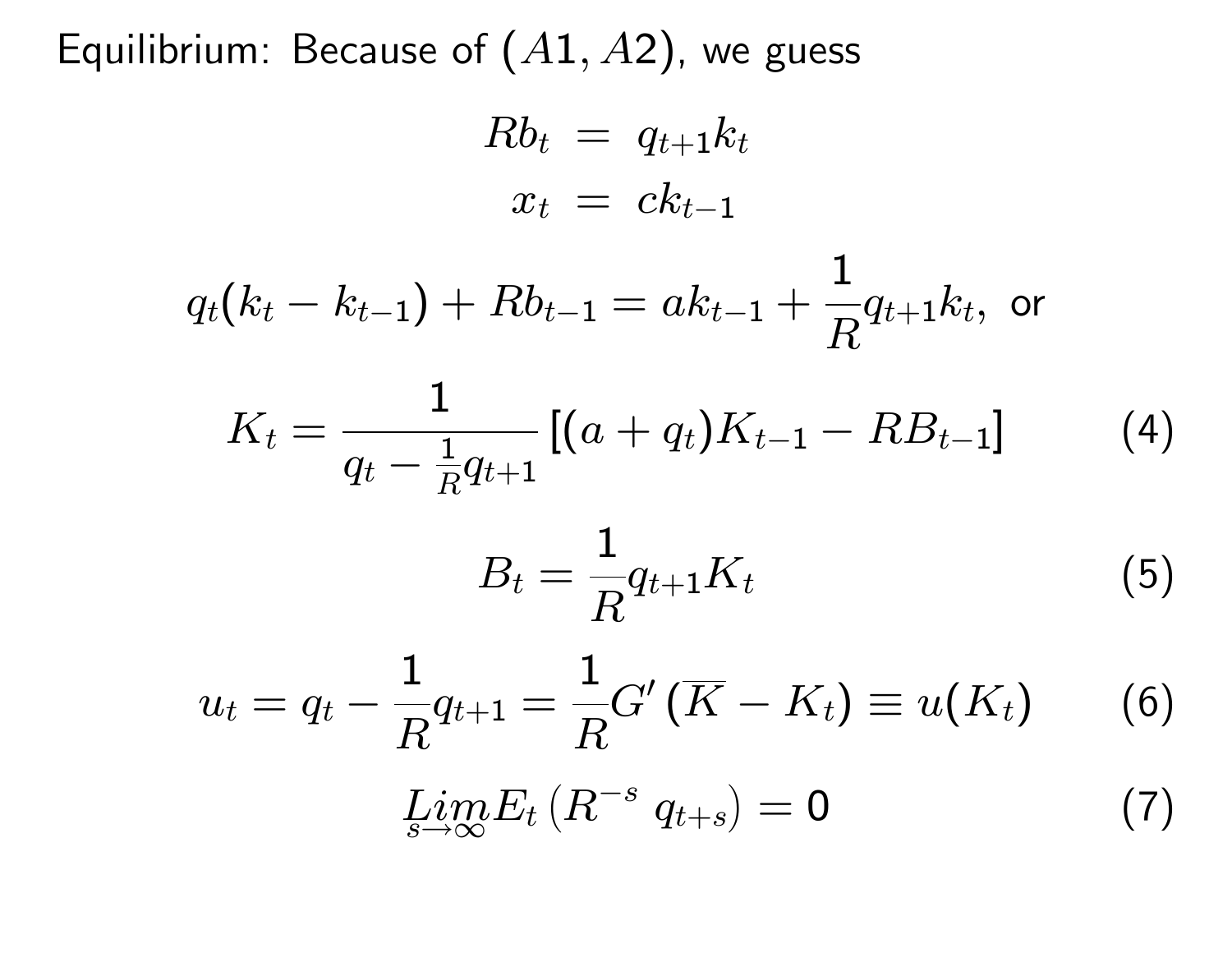### Steady state

$$
\frac{R-1}{R}q^* = u^* = a
$$

$$
\frac{1}{R}G'(\overline{K} - K^*) \equiv u^*
$$

$$
B^* = \frac{1}{R}q^*K^*
$$

Verify the guess: Three strategies to use a unit fund:

$$
\textbf{(}i \textbf{)} \text{ invest now: } \quad U\left(\textbf{0}, \frac{c}{u_t}, \frac{a}{u_t} \frac{c}{u_t u_{t+1}}, \frac{a}{u_t} \frac{a}{u_{t+1}} \frac{c}{u_{t+2}}, ...\right) = \tfrac{\beta}{1-\beta} \tfrac{c}{a}
$$

 $\left( ii\right)$  save&invest:  $\left| U\right|$  $\sqrt{ }$  $\mathbf{0}, \mathbf{0}, \frac{Rc}{2L}$  $u_{t+1}$  $\frac{Ra}{dx}$  $u_{t+1}$  $\overline{c}$  $u_{t+2}$  $\frac{Ra}{dx}$  $u_{t+1}$  $\overline{a}$  $u_{t+2}$  $\overline{c}$  $u_{t+3}$  $\left\langle \ldots \right\rangle =\frac{\beta ^{2}R}{1-\beta }$  $1-\beta$  $\overline{c}$  $\overline{a}$  $(iii)$  consume now:  $U(1,0,0,...)=1$  $(A1) \leftrightarrow (i) \succ (ii), (A2) \leftrightarrow (i) \succ (iii)$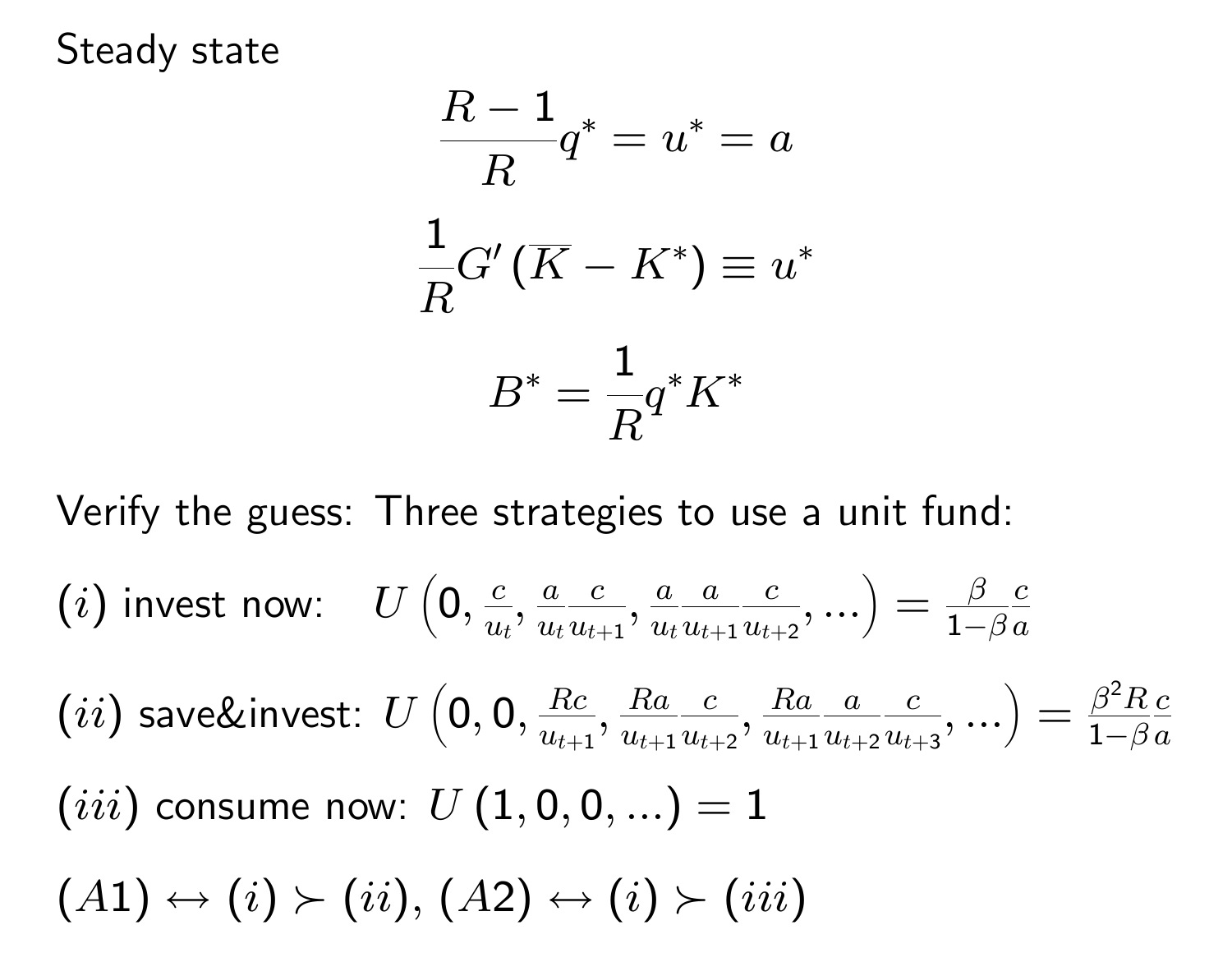### Land Allocation in Steady State

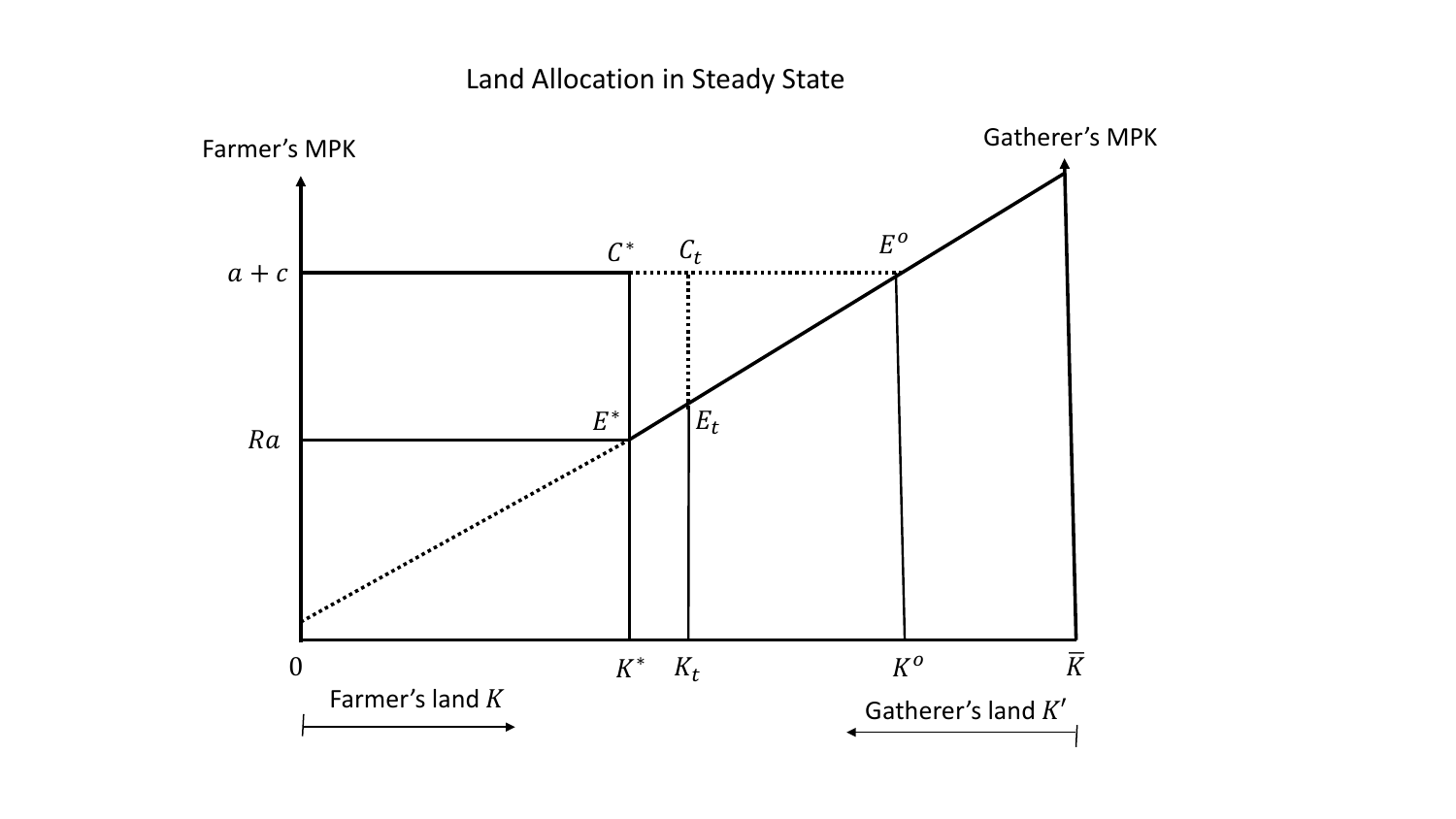Economy was at the steady state at date t-1

Unanticipatedly, at date t,  $a_t = (1 + \Delta)a$ , once for all

$$
u(K_t)K_t = [(1 + \Delta)a + q_t - q^*]K^*
$$
 (8)

$$
u(K_{t+s})K_{t+s} = aK_{t+s-1} \text{ for } s \geq 1 \tag{9}
$$

$$
q_t = \sum_{s=0}^{\infty} R^{-s} u(K_{t+s}) \qquad (10)
$$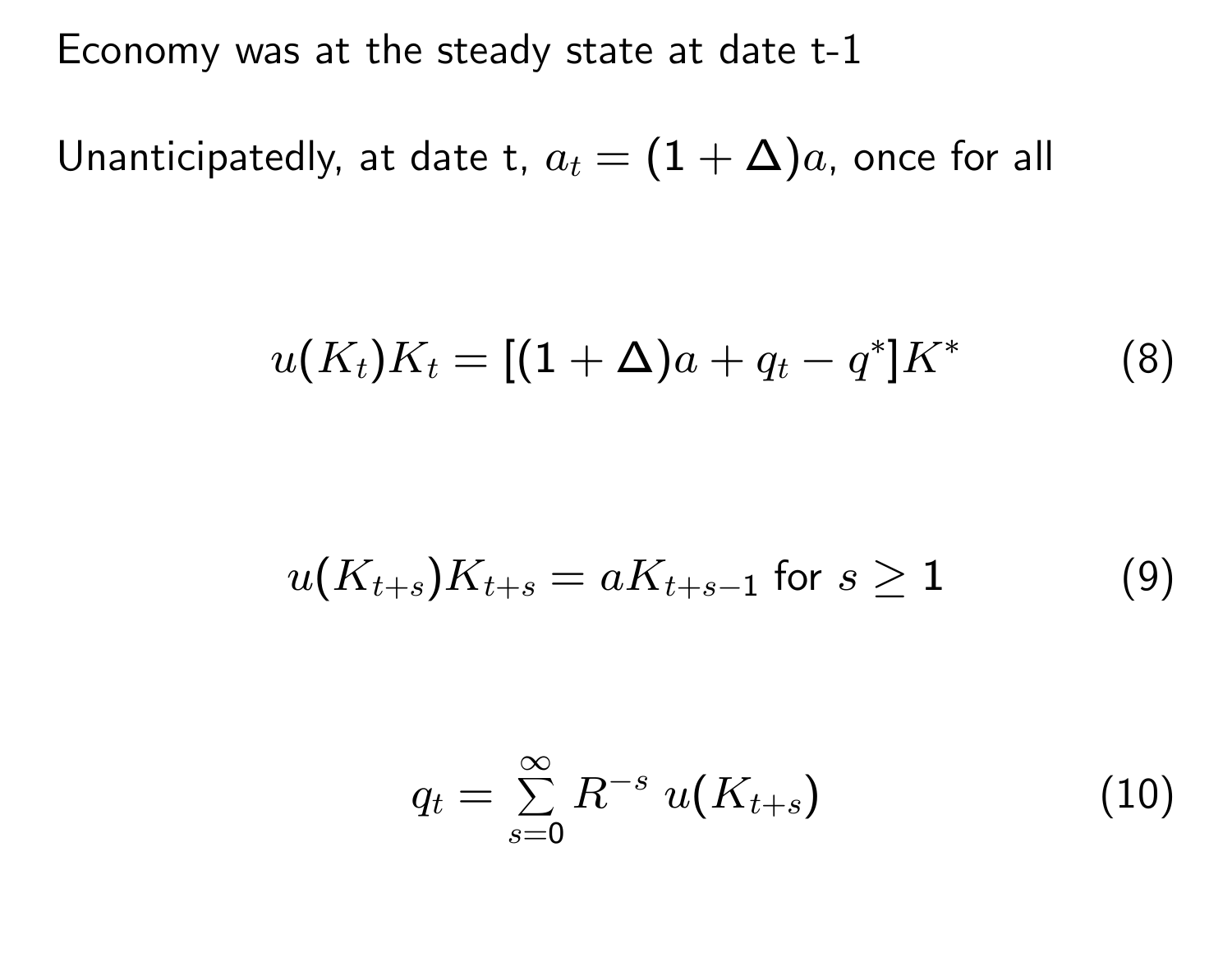Asset demand of credit constrained firm depends upon the net worth  $\rightarrow$  history dependent  $\rightarrow$  persistence

Asset market is forward looking  $\rightarrow$  anticipating persistent effect of the shock, the asset price moves significantly

 $\rightarrow$  persistence and amplification re-enforce each other

 $+$  Balance sheet of the constrained firms has leverage

 $\rightarrow$  large propagation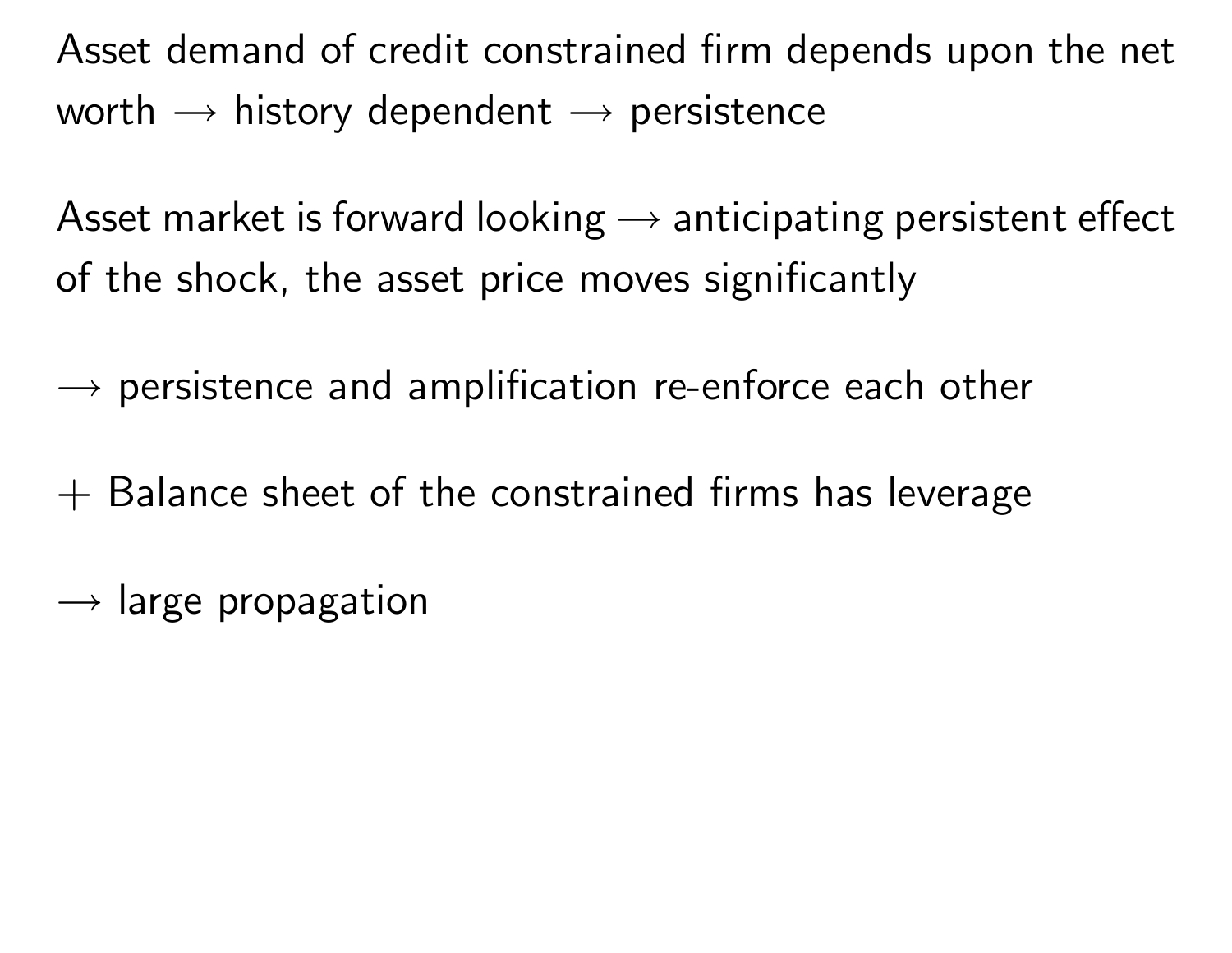# Capital Flows and Vulnerability

After liberalizing international transaction of financial assets, many countries experience large swings in capital flows, asset prices, and aggregate production.

e.g. Latin America since 1970s, Nordic countries in the late 80s and early 90s, East Asia in the 90s

Prasad-Rogo§-Wei-Kose (2003), Obstfeld-Taylor (2004): No robust relationship between liberalization and growth. Benefits with strong institution, and costs bigger with weak institution

How does the adjustment to capital account liberalization depend upon the development of domestic financial system?

Why may the economy with underdeveloped financial system be vulnerable to shocks to foreign and domestic credits?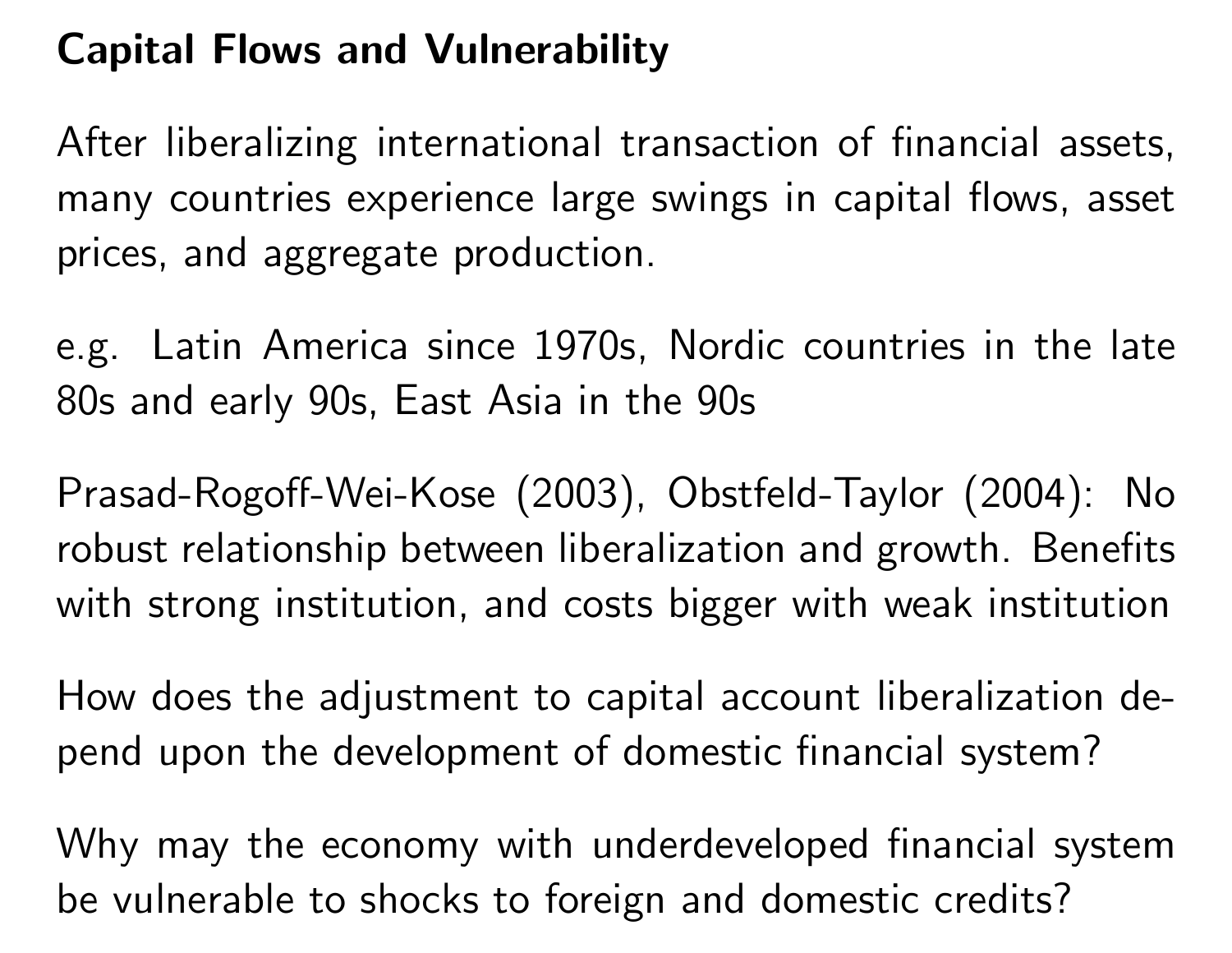Approach:



value of fixed assets  $\Rightarrow$  domestic and foreign credits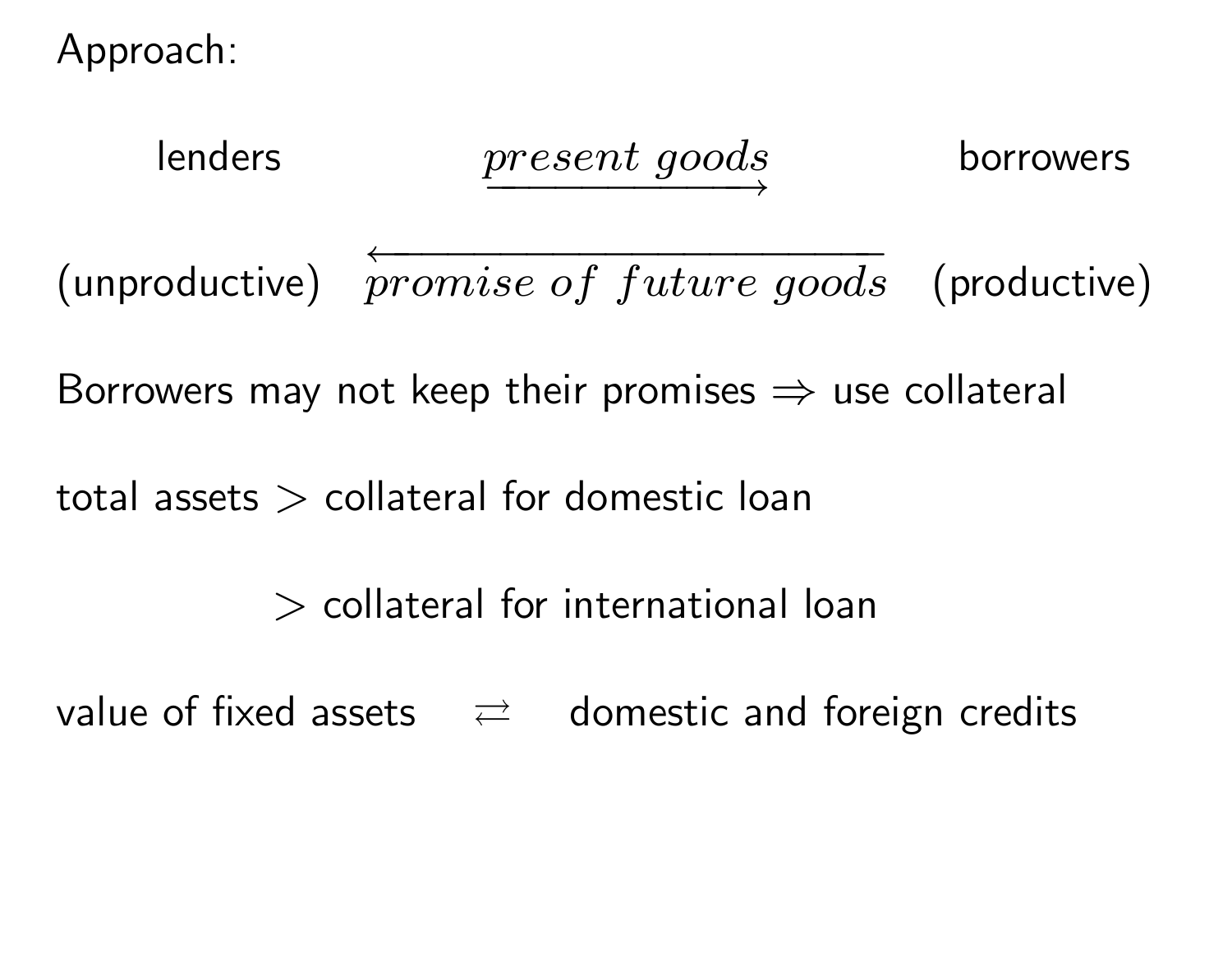## Model: Open Economy Credit Cycles

A small open economy

One homogeneous goods and land

Many entrepreneurs and foreigners

Preference

$$
\begin{array}{l} \text{entrepreneur} \ : \ E_0 \left[ \Sigma_{t=0}^\infty \, \beta^t \, \text{\rm ln} \, c_t \right] \\ \text{foreigner} \ : \ E_0 \left[ \Sigma_{t=0}^\infty \left( 1/r^* \right)^t c_t \right], \quad 1 < r^* < \frac{1}{\beta} \end{array}
$$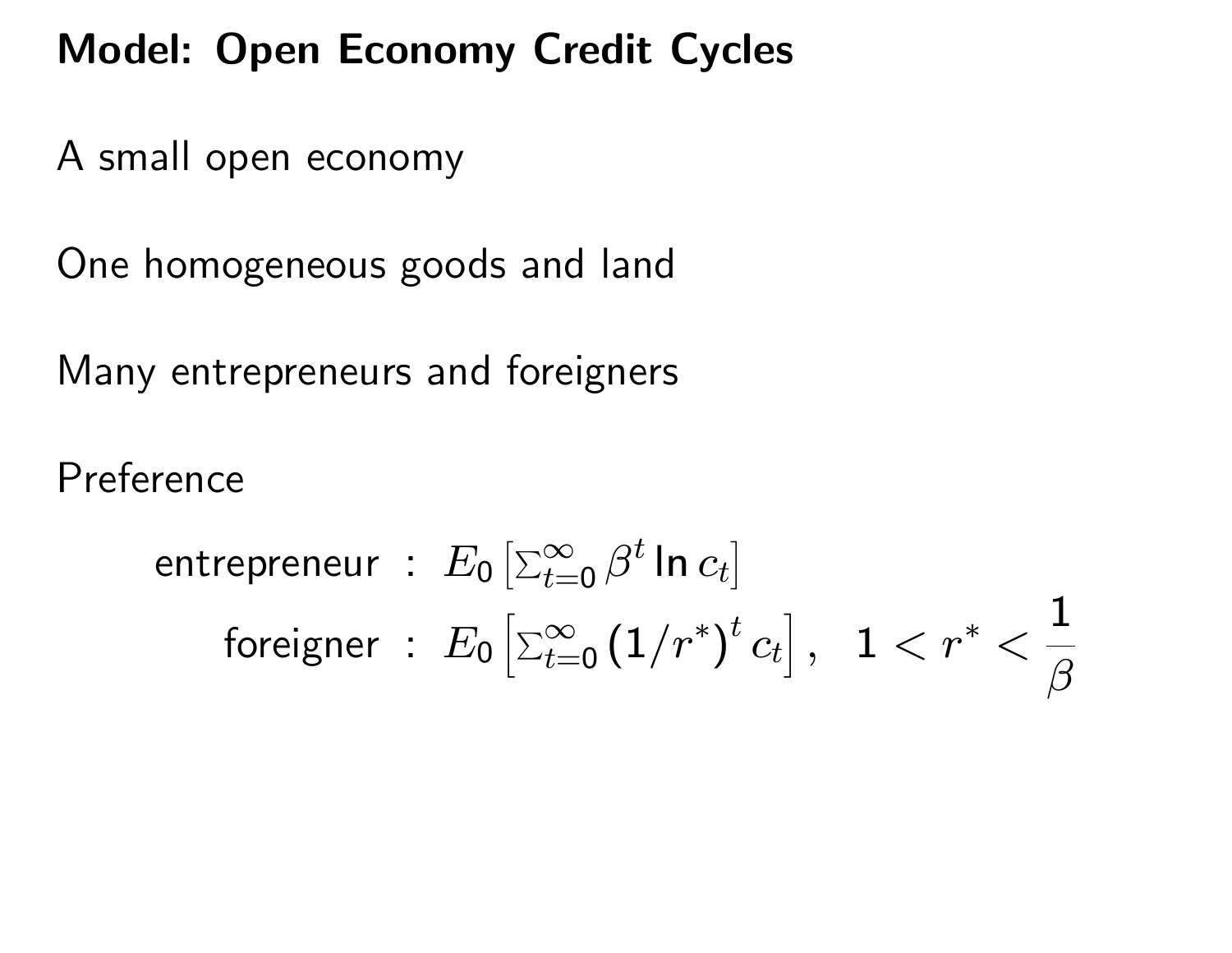At date t: Entrepreneur A uses  $k_t$  land and  $m_t$  material goods to start production

Agent B lends and monitors (lead creditor)

Agent C lends and does not monitor (outside creditors)

At date t $+1$ : output  $y_{t+1}=a_t$  $\sqrt{k_t}$  $\kappa$  $\big)^{\kappa}$   $\big(\frac{m_t}{m_t}\big)^{\kappa}$  $1-\kappa$  $\setminus 1{-}\kappa$  $=a_t F(k_t,m_t)$ if A finishes

$$
y_{t+1} = \theta a_t F(k_t, m_t)
$$
, if B finishes

$$
y_{t+1} = \mathsf{0}, \text{ if } \mathsf{C} \text{ finishes}
$$

Only single home agent can be the monitor of each segment of project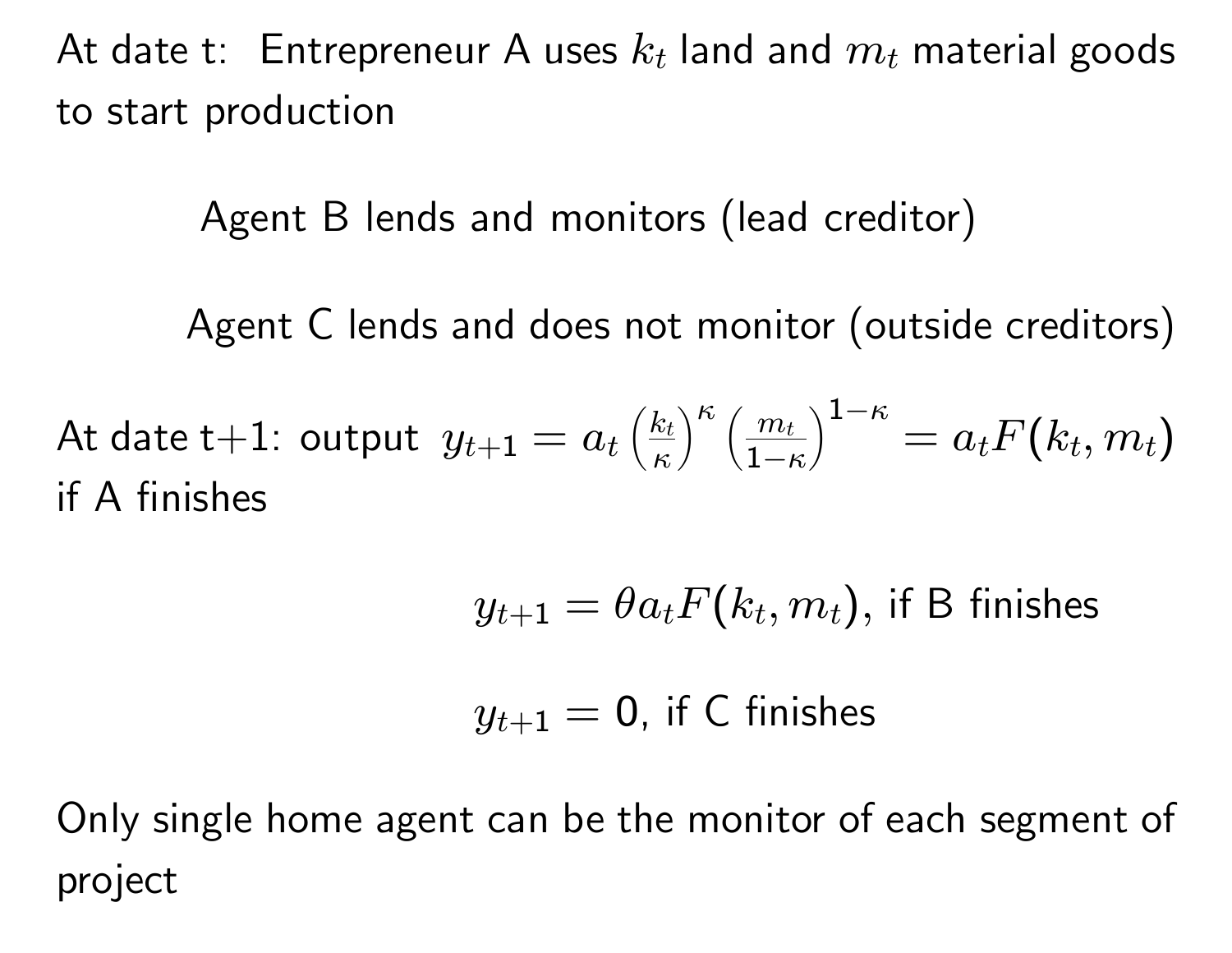Productivity of each entrepreneur:

 $a_t =$  $\sqrt{ }$  $\int$  $\left\lfloor \right\rfloor$  $\alpha,$  if the entrepreneur is productive  $\gamma,$  if he is unproductive

Idiosyncratic productivity transition:

$$
\mathsf{Prob}\left(a_{t+1}=\gamma\mid a_{t}=\alpha\right)=\delta,\; \mathsf{Prob}\left(a_{t+1}=\alpha\mid a_{t}=\gamma\right)=n\delta
$$

In Competitive Economy, the entrepreneur (borrower) can walk away from production and debt. No reputation

 $\Rightarrow$  Fixed asset (land) becomes collateral for domestic and foreign resalable credits

 $\theta$  fraction of output from the present project becomes collateral for domestic bilateral credit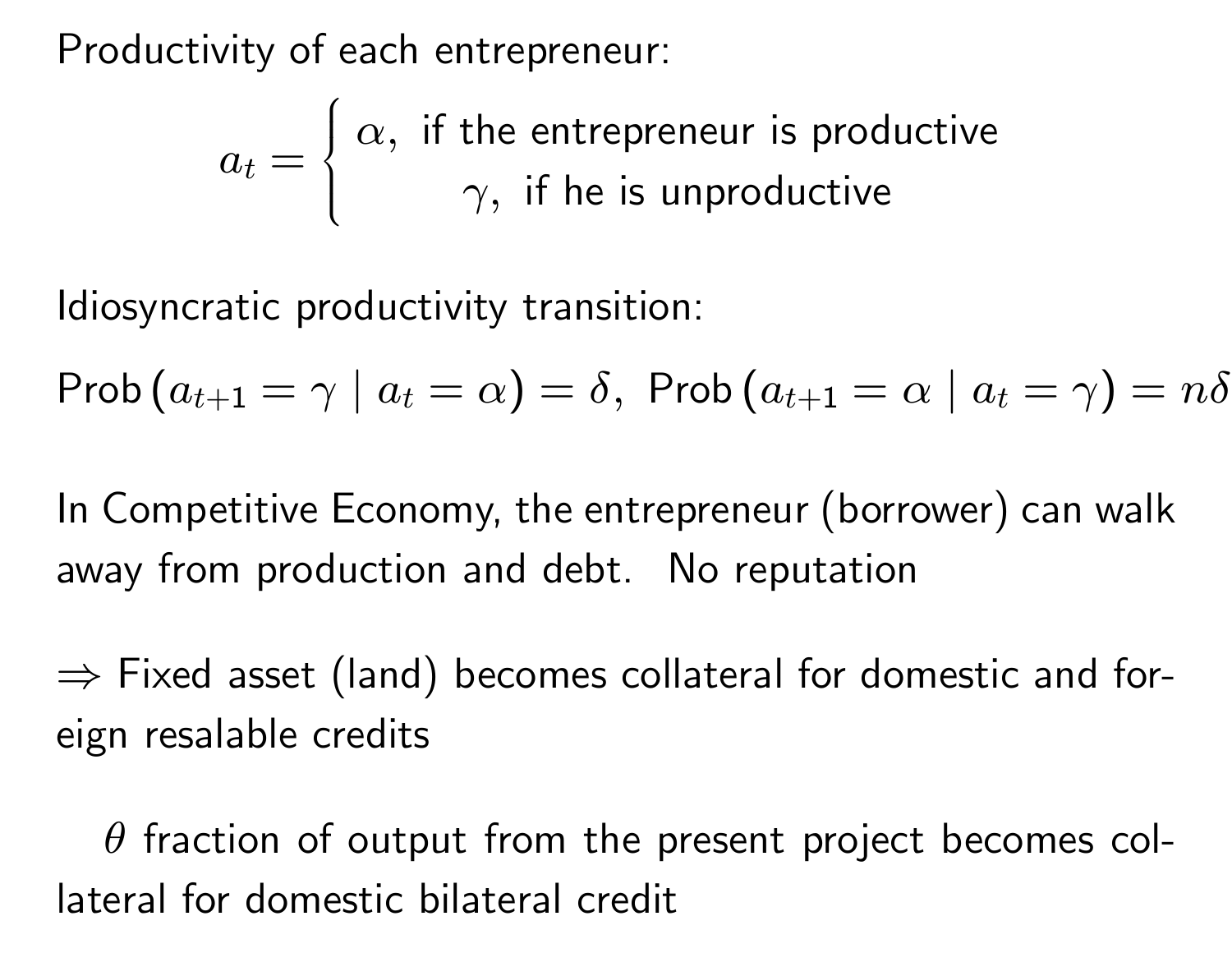Each entrepreneur takes prices  $\left( q_t, r_t, r^* \right)$  and initial net worth as given, and chooses quantities  $(c_t, k_t, m_t, y_{t+1}, b_{t+1}, b_{t+1}^*),$ subject to the flow-of-funds constraint:

$$
c_t \ + \ q_t \left( k_t - k_{t-1} \right) + m_t = y_t - b_t - b_t^* \ + \ \frac{b_{t+1}}{r_t} + \frac{b_{t+1}^*}{r^*}
$$

and the international and domestic borrowing constraints:

$$
b_{t+1}^* \leq q_{t+1} k_t
$$
  

$$
b_{t+1} + b_{t+1}^* \leq \theta y_{t+1} + q_{t+1} k_t
$$

The markets clear for goods, land, and domestic and international credits

 $\theta$  and  $\kappa$  : parameter of domestic financial development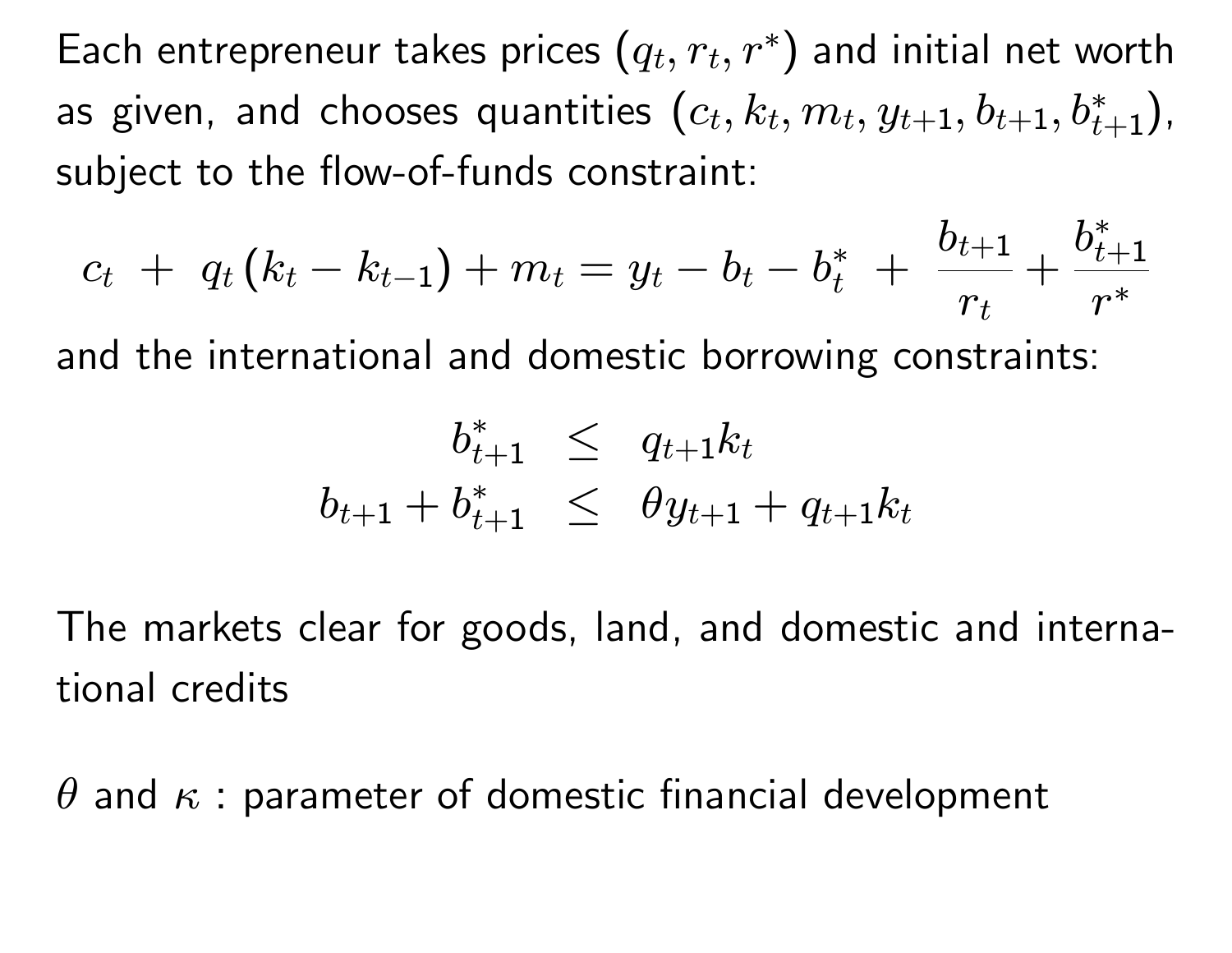Equilibrium: $(q_t,u_t,r_t,K_t,K'_t,M_t,M'_t,Z_t,s_t,x_t,Z_{t+1},s_{t+1})$  that satisfies

$$
{\rm (1)}\; u_t = q_t - q_{t+1}/r^*
$$

 $(2)$   $u_t K_t$ :  $M_t = \kappa$  :  $1 - \kappa = u_t K_t'$ :  $M_t'$  : factor demand

 $\left( {\bf 3}\right) \,K_t + K_t' = \overline{K}$  : land market

 $\left(4\right)\gamma/u_{t}^{\kappa}\leq r_{t}$  : unproductive entrepreneur,  $=$  holds if  $K_{t}^{\prime}>0$ 

(5) 
$$
u_t K_t + M_t \le \frac{\beta s_t Z_t}{1 - (\theta \alpha / r_t u_t^{\kappa})}
$$
, = holds if  $\alpha / u_t^{\kappa} > r_t$   
(6)  $Z_t = Y_t + Y_t' + q_t \overline{K} - B_t^* - B_t^{*}$  : total wealth

 $(7)$   $s_t$  : share of net worth of productive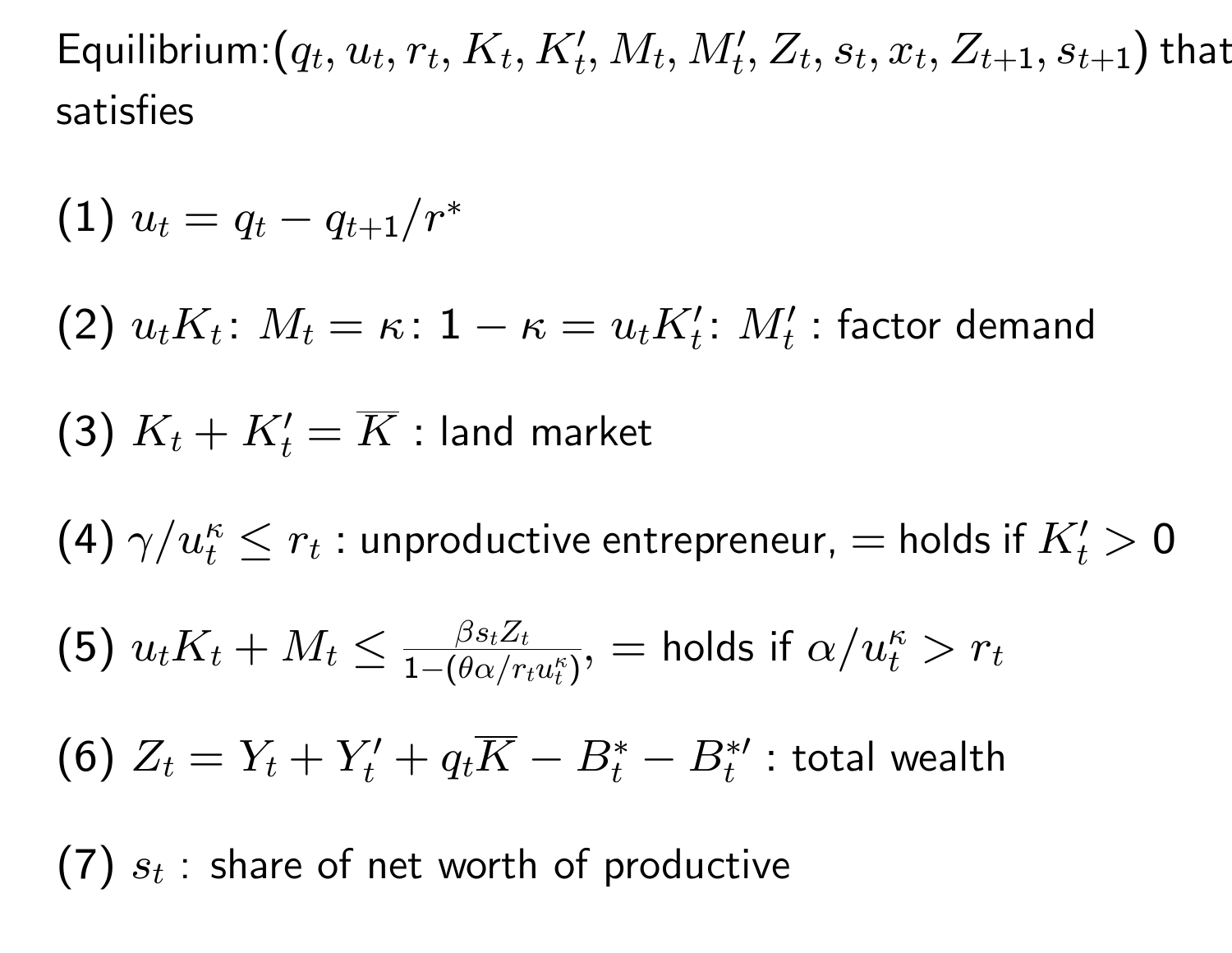(8) 
$$
u_t\overline{K} + M_t + M'_t \leq \beta Z_t
$$
, = holds if  $r_t > r^*$ 

$$
\textbf{(9)}\ x_t = \left[\tfrac{1-\theta}{(u_t^\kappa/\alpha) - (\theta/r_t)} - r_t\right] / r_t \text{ : excess rate of return of pro-
$$
   
ductive

$$
\begin{aligned} & \textbf{(10)} \ Z_{t+1} = r_t \left( 1 + x_t s_t \right) \beta Z_t \\ & \textbf{(11)} \ s_{t+1} = \tfrac{(1-\delta)(1+x_t) s_t + n \delta(1-s_t)}{1+s_t x_t} \equiv f \left( s_t, x_t \right) \end{aligned}
$$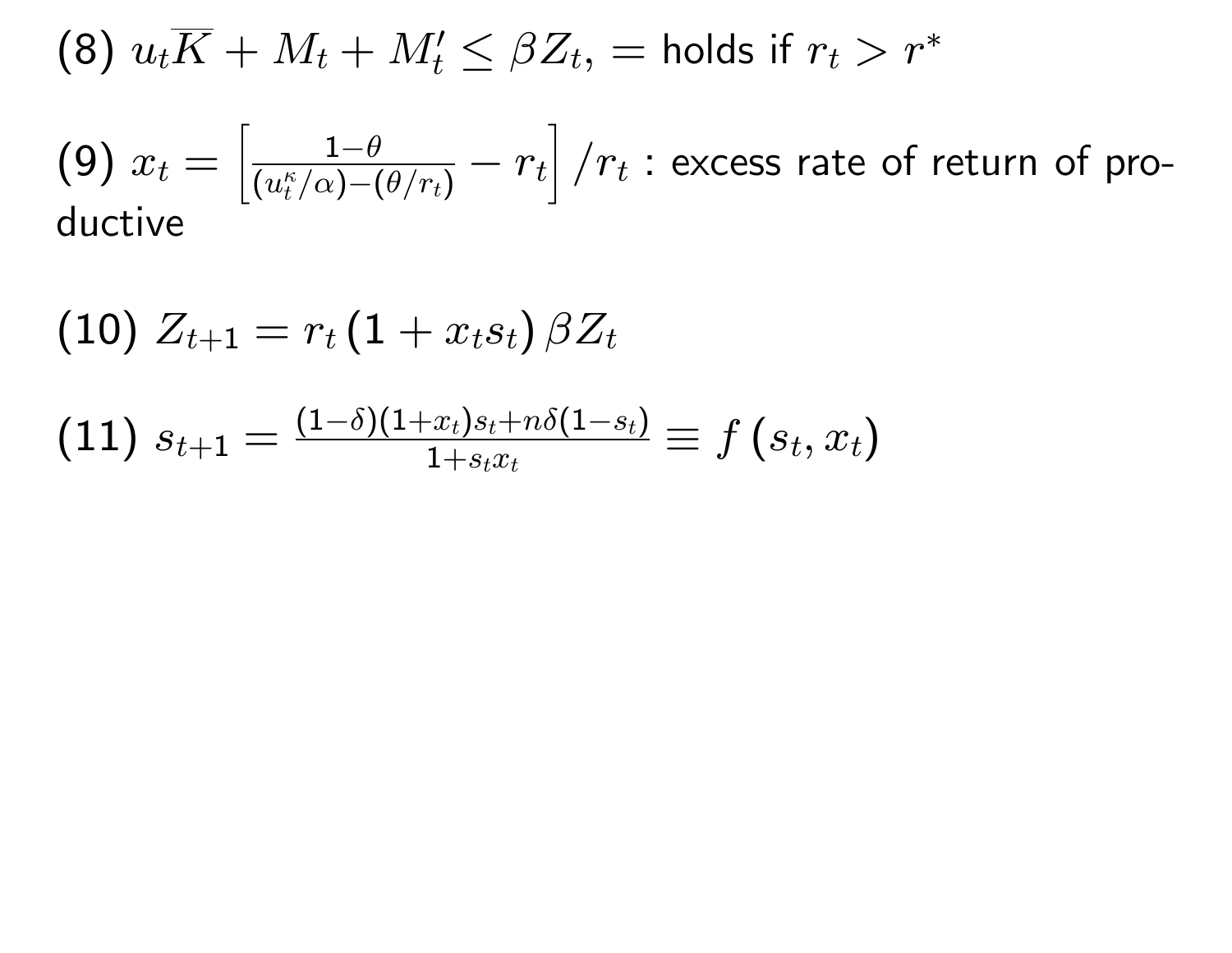• Under financial autarky, if domestic borrowing constraint is tight  $\theta < \overline{\theta}(\kappa)$ , then the unproductive entrepreneurs produce themselves.

 $\overline{\theta}'(\kappa) < 0$ 

For numerical examples, we use full model with labor:

$$
\begin{array}{l}y_{t+1} \, \leq \, a_t \left(\!\frac{k_t}{\kappa}\!\right)^\kappa \left(\!\frac{l_t}{\lambda}\!\right)^\lambda \left(\frac{m_t}{1-\kappa-\lambda}\!\right)^{1-\kappa-\lambda} \\ L^s_t \, = \, \overline{L}w_t^\eta \end{array}
$$

 $\beta = 0.92, \ \kappa = 0.03, \ \lambda = 0.12, \ \alpha = 1.1, \ \gamma = 1.05,$  $\delta = 0.15, n = 0.1, \eta = 3$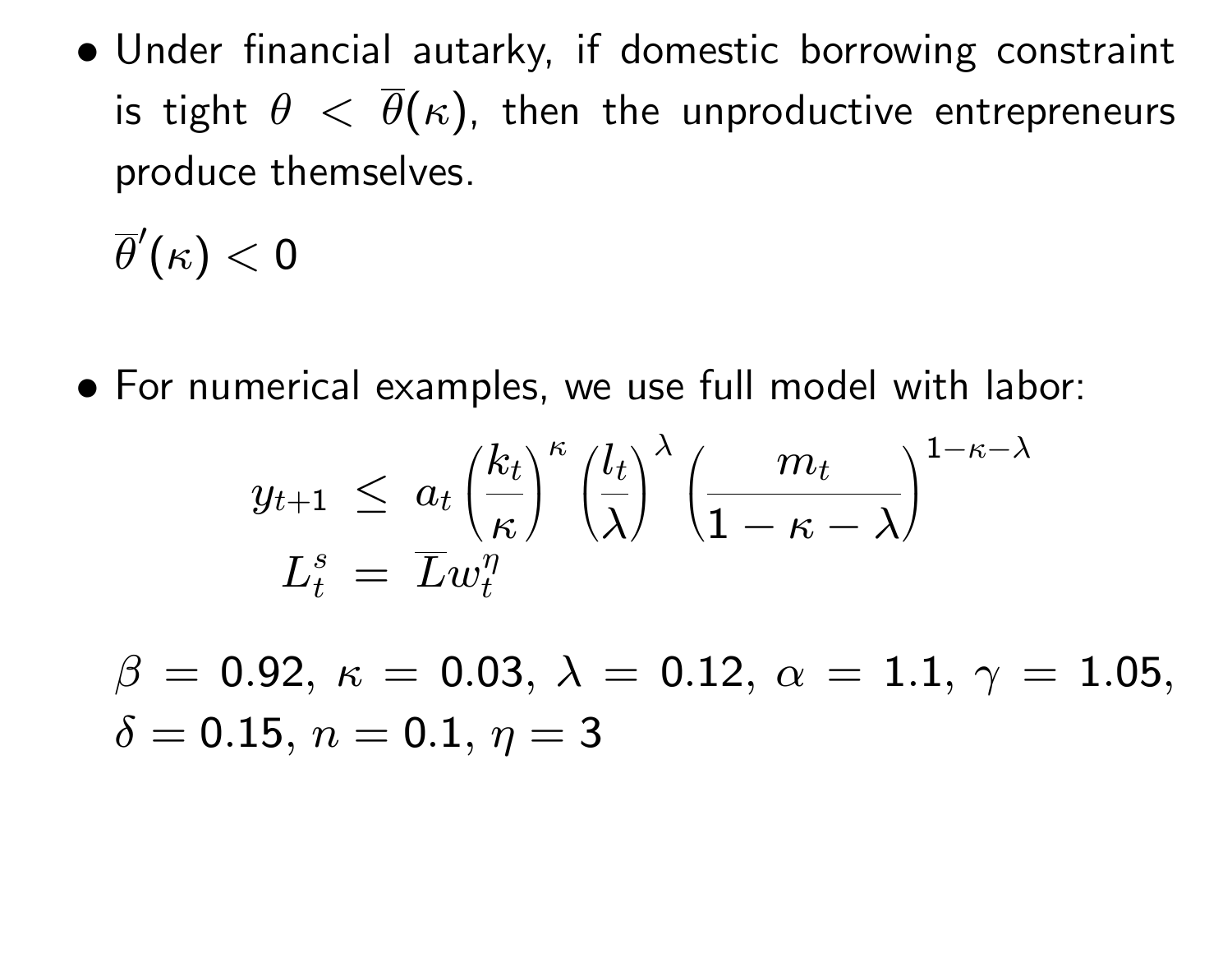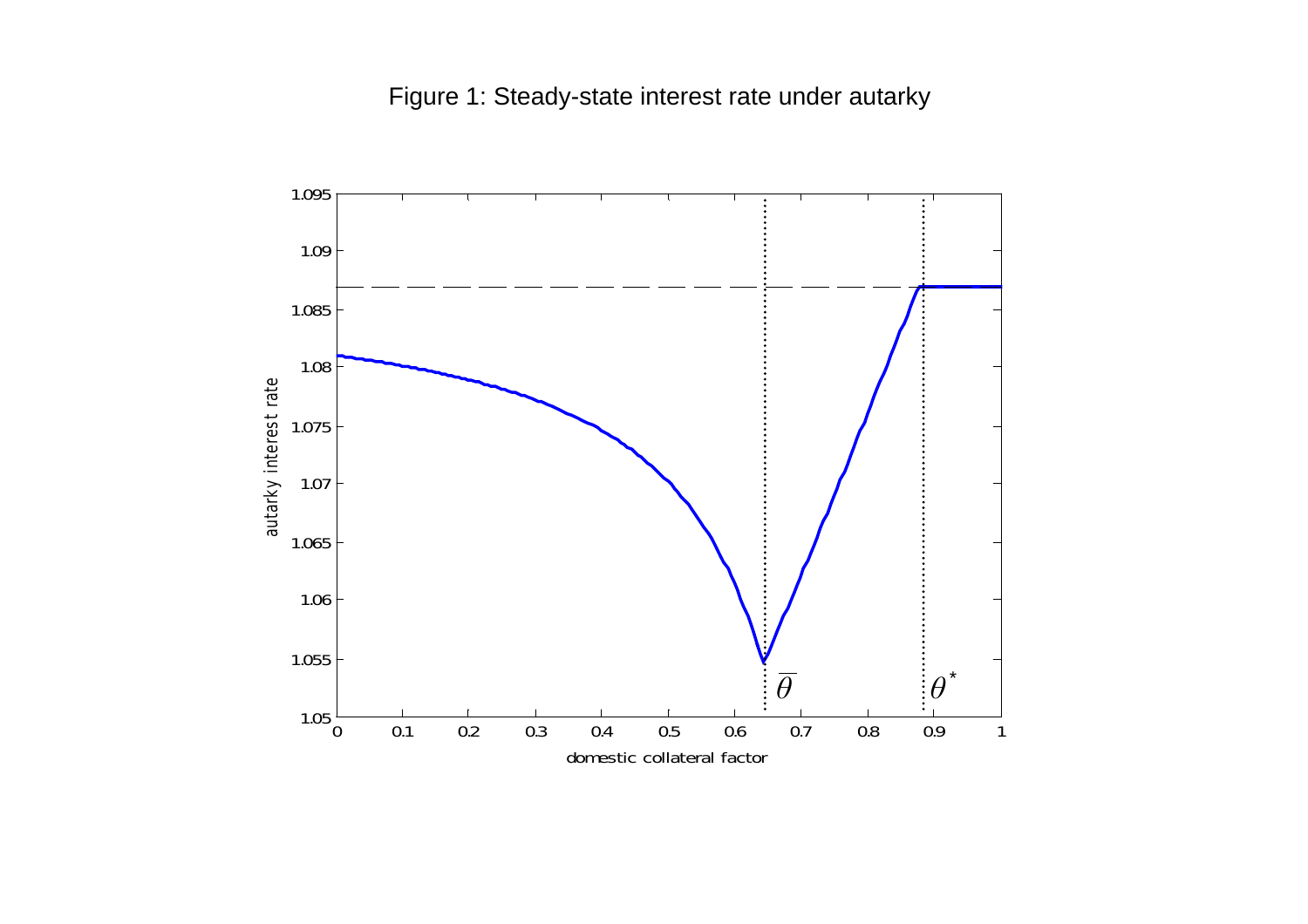![](_page_21_Figure_1.jpeg)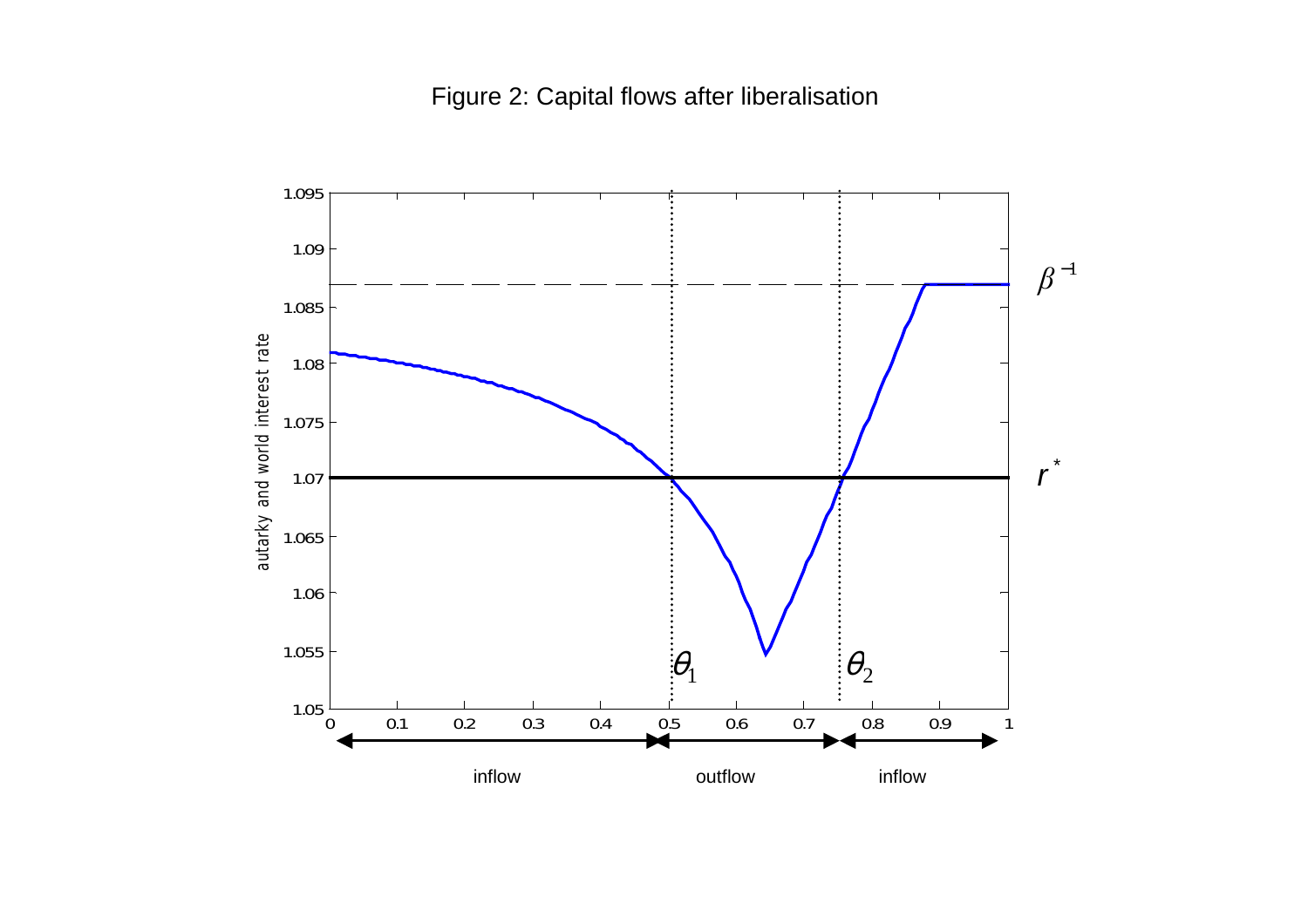# Capital Account Liberalization

• Region I,  $\theta < \theta_1$ : Factor price suppression

Before liberalization,  $r^A>r^*\Rightarrow$  liberalization causes capital inflow

> unproductive  $\rightarrow$  productive  $\uparrow$   $\nearrow$ foreigners

 $\Rightarrow$  initial boom with land price hike and credit expansion

 $\Rightarrow$  boom is not sustainable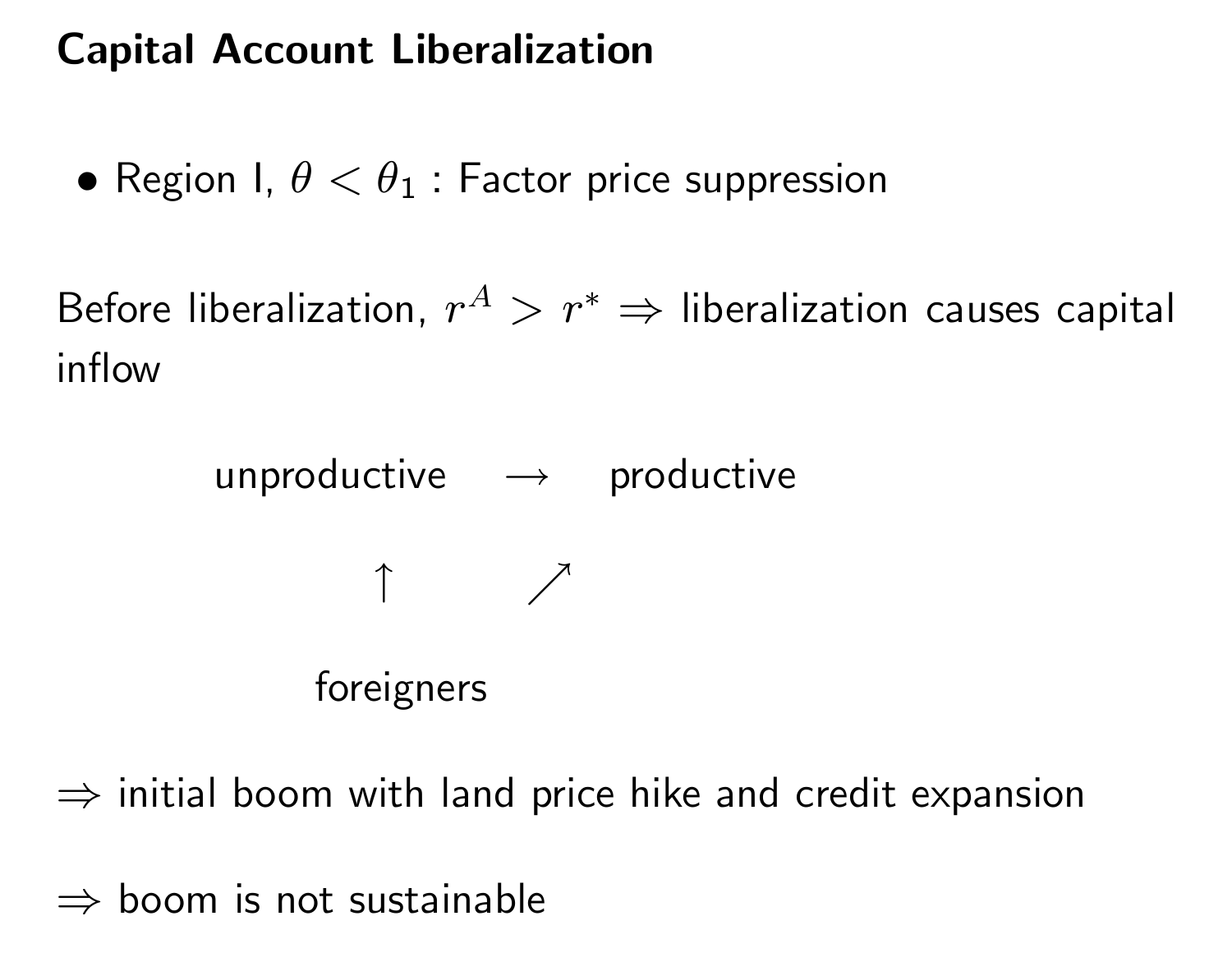![](_page_23_Figure_0.jpeg)

Figure 3-1: dynamics after liberalisation: capital inflow (low theta)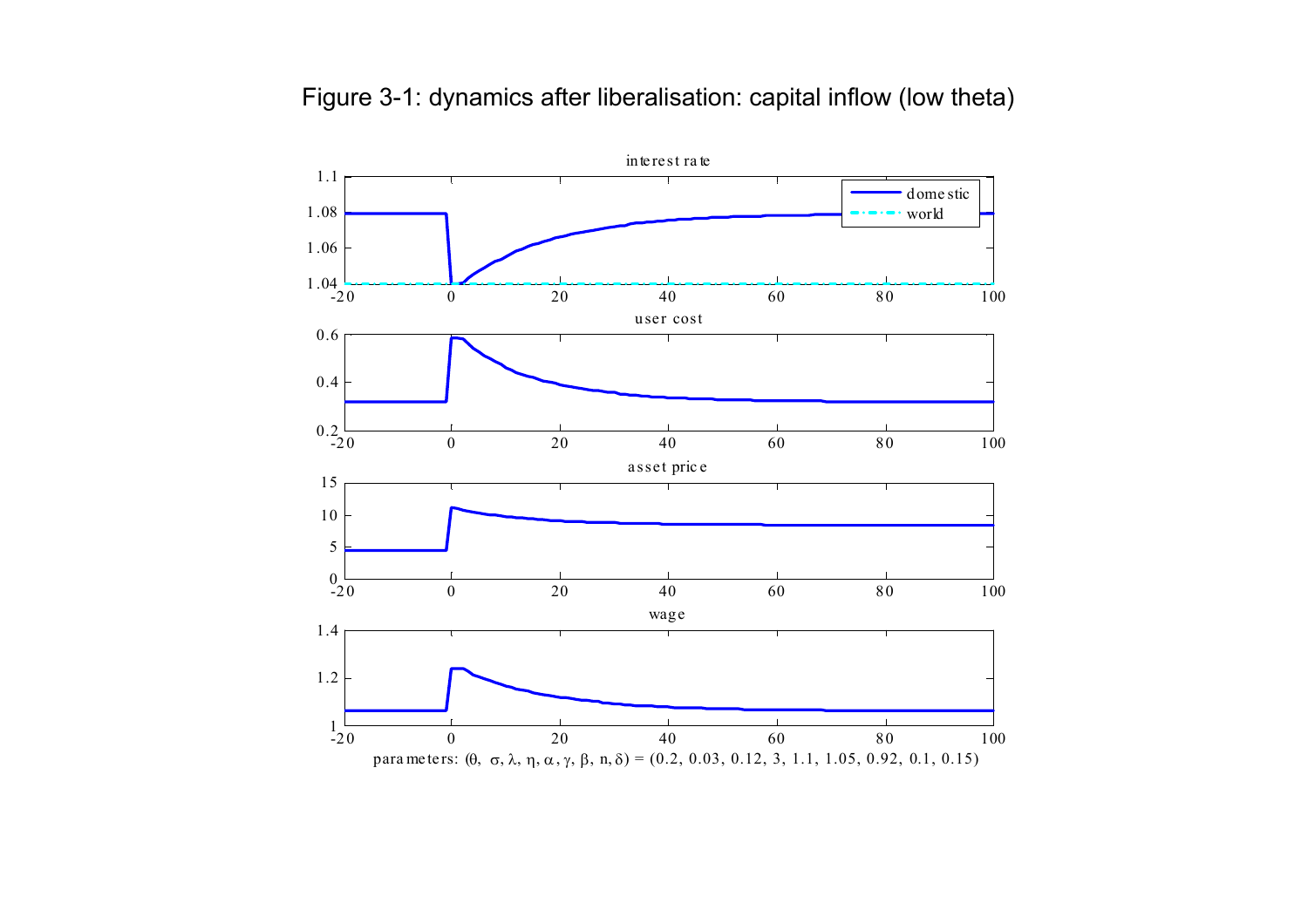![](_page_24_Figure_0.jpeg)

![](_page_24_Figure_1.jpeg)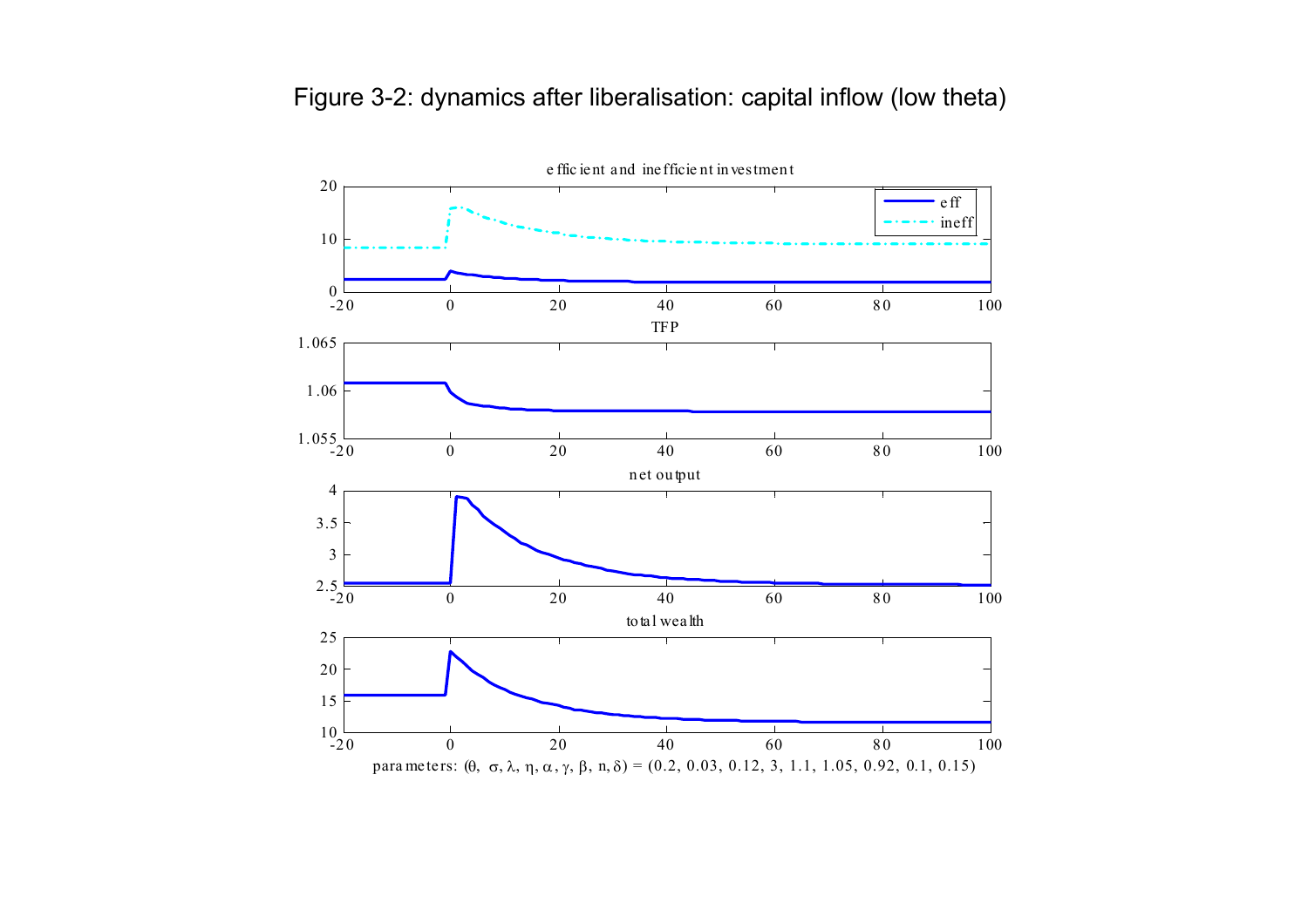• Region II,  $\theta_1 < \theta < \theta_2$ : Interest rate suppression

Before liberalization,  $r^A < r^* \Rightarrow$  liberalization causes capital outflow

![](_page_25_Figure_2.jpeg)

 $\Rightarrow$  land price, credit, TFP and output decrease initially

 $\Rightarrow$  international capital market act as "catalyst"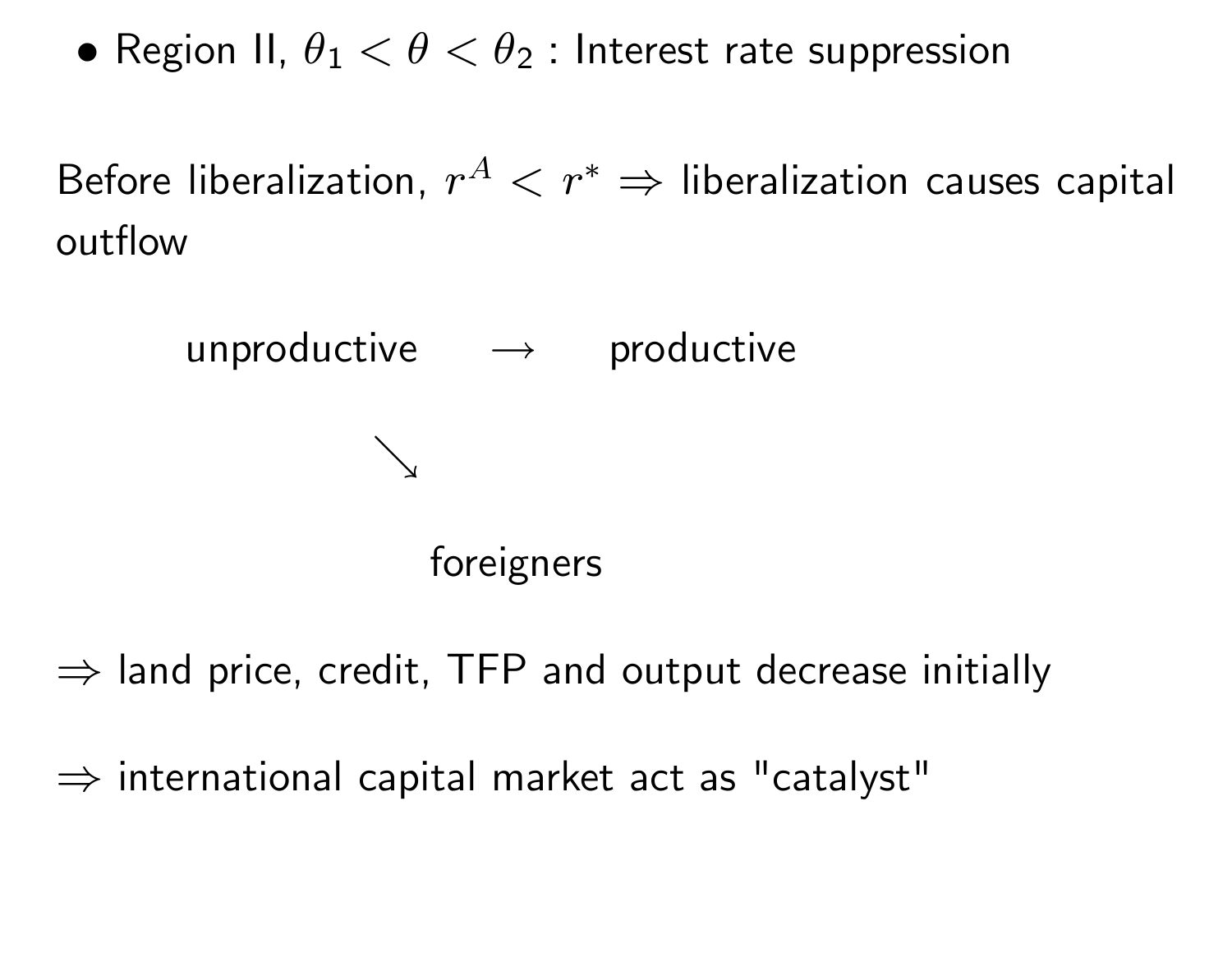#### Figure 5-1: dynamics after liberalisation: capital outflow

![](_page_26_Figure_1.jpeg)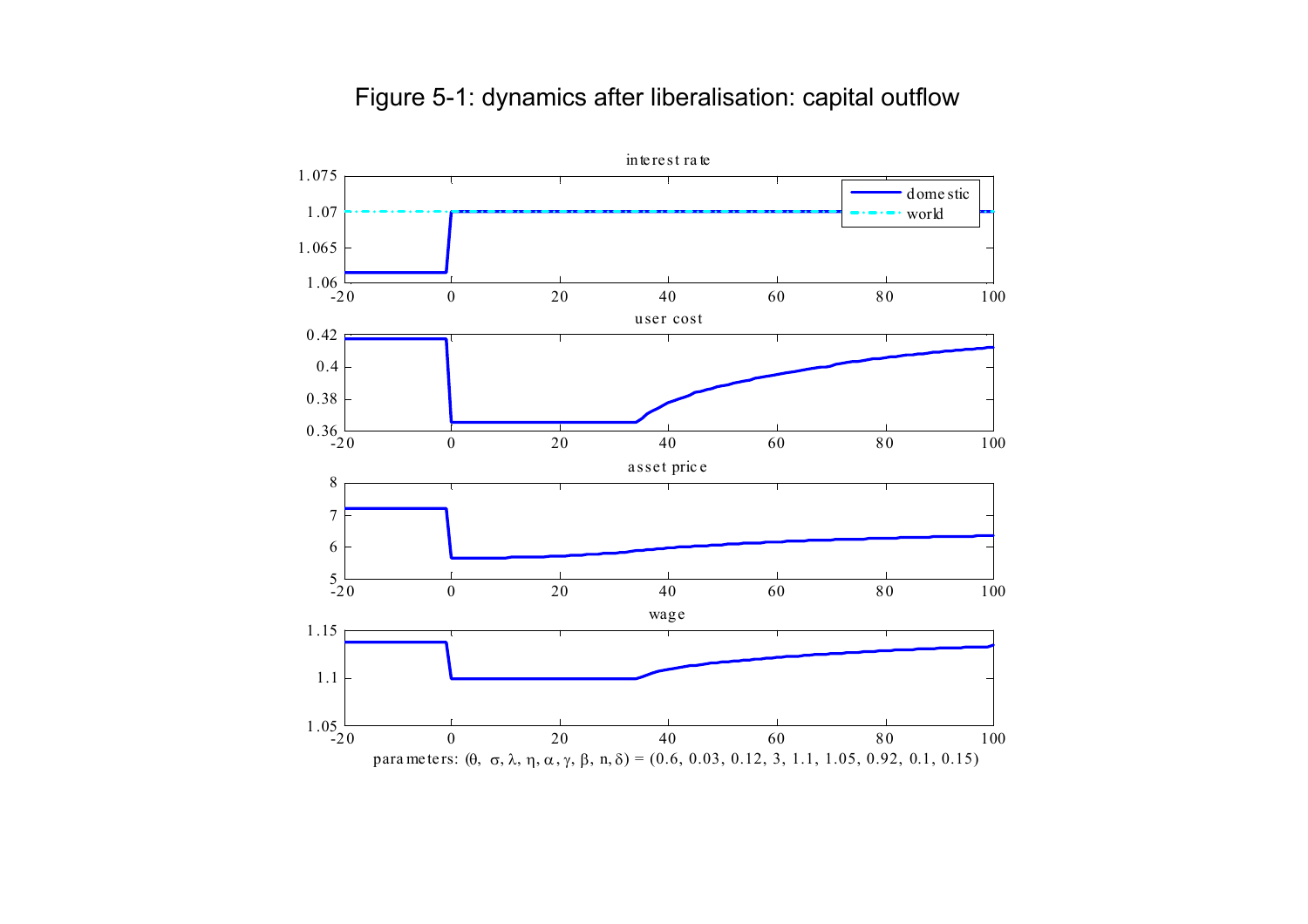#### Figure 5-2: dynamics after liberalisation: capital outlow

![](_page_27_Figure_1.jpeg)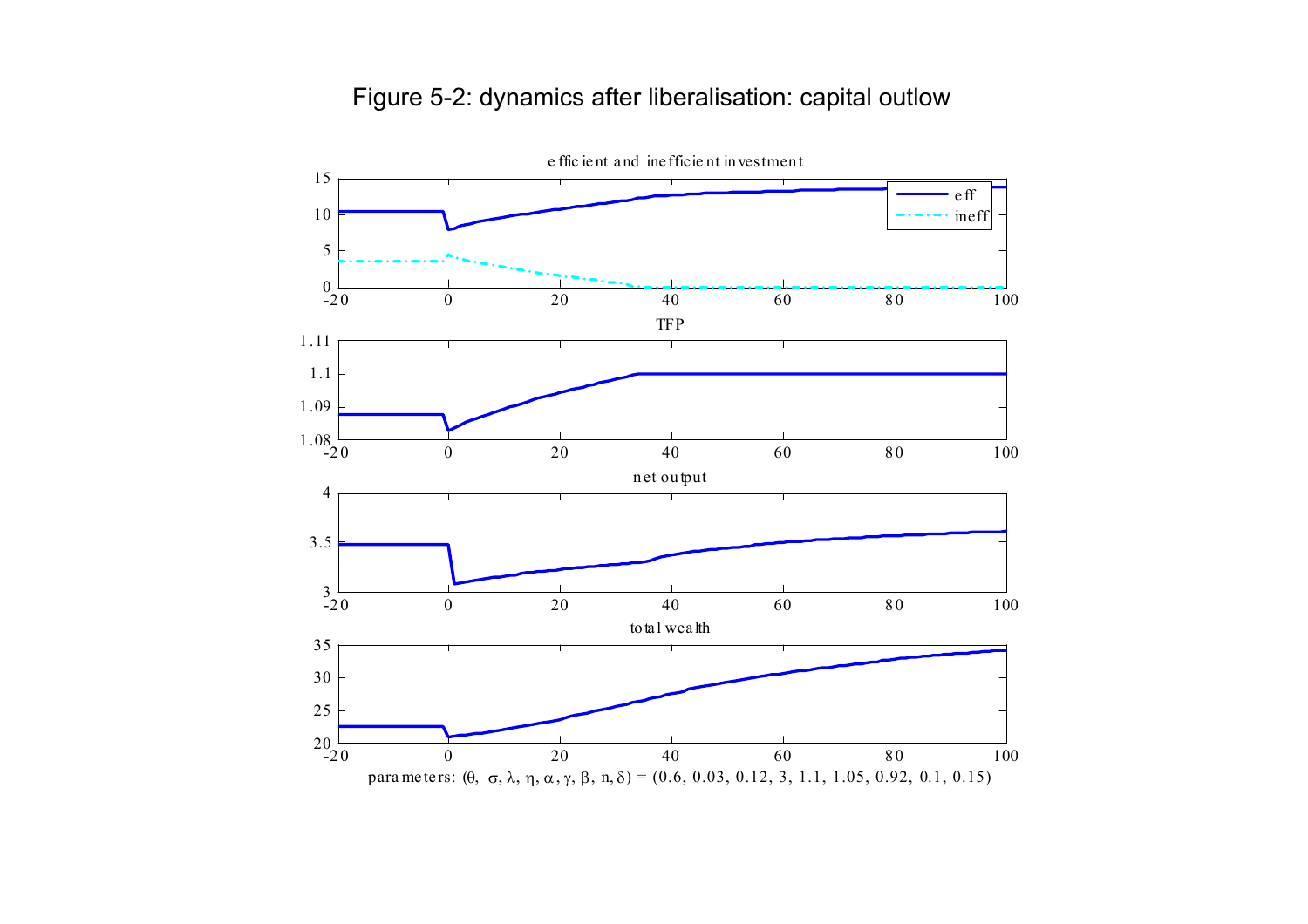• Region III,  $\theta > \theta_2$ : More advanced financial system

Before liberalization,  $r^A>r^*\Rightarrow$  liberalization causes capital inflow

![](_page_28_Figure_2.jpeg)

 $\Rightarrow$  boom with land price hike and credit expansion

 $\Rightarrow$  boom is sustainable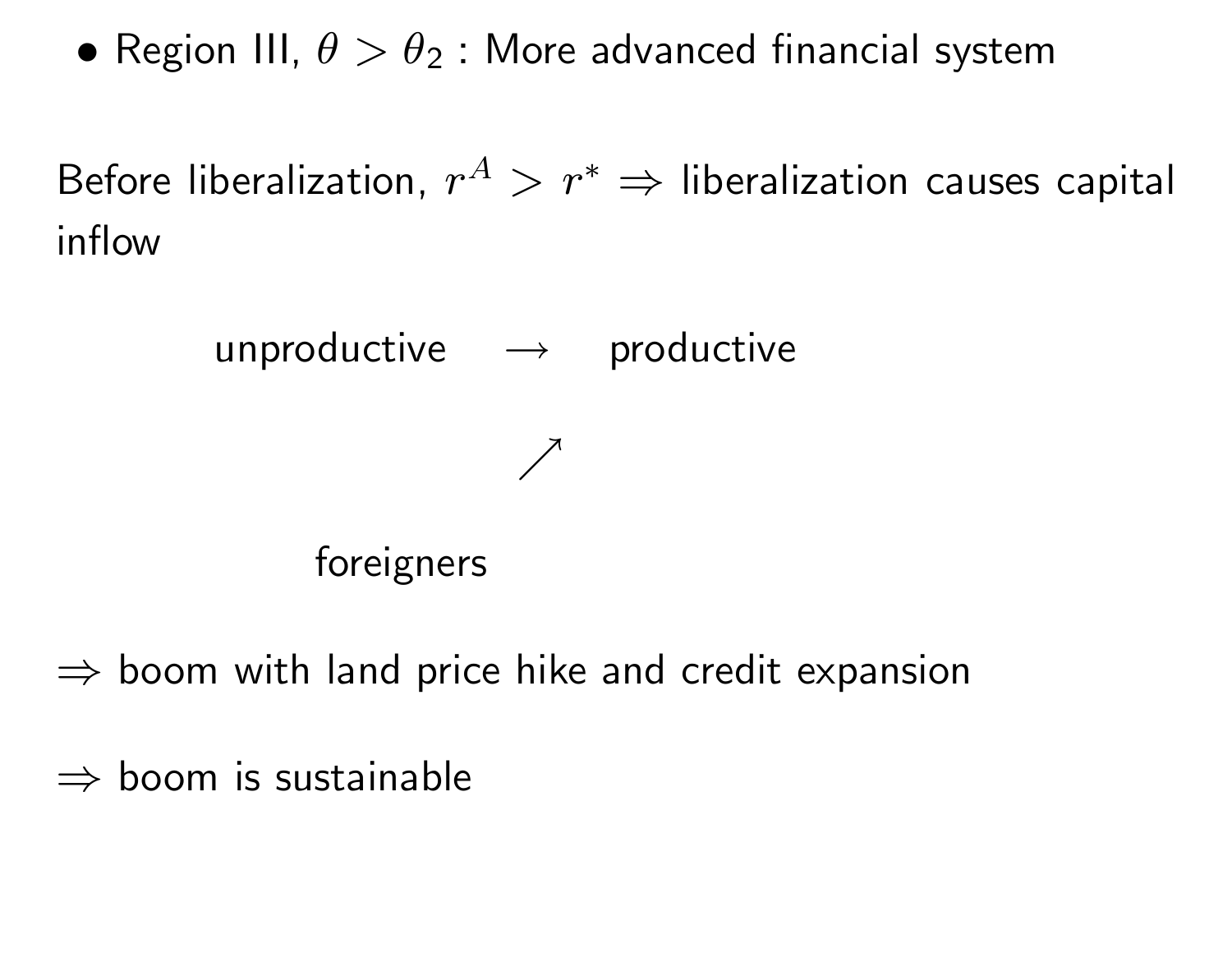![](_page_29_Picture_0.jpeg)

$$
c_t = (1 - \beta)z_t = (1 - \beta)\beta^{t-1}\tilde{r}_0\tilde{r}_1 \cdots \tilde{r}_{t-1}z_0
$$
  
entrepreneurs :  $E_0 \left[\sum_{t=0}^{\infty} \beta^t \ln c_t\right]$   
works :  $E_0 \left[\sum_{t=0}^{\infty} \beta^t (c_t - v(l_t))\right]$ 

|                                                                                                                  |  |  | $\mid$ P's $z$ $\mid$ P's $\tilde{r}$ $\mid$ P's EU $\mid$ U's $z$ $\mid$ U's $\tilde{r}$ $\mid$ U's EU $\mid$ Worker |  |
|------------------------------------------------------------------------------------------------------------------|--|--|-----------------------------------------------------------------------------------------------------------------------|--|
| Region 1   0.53   -0.27   0.27   0.32   -0.27   0.05   5.14                                                      |  |  |                                                                                                                       |  |
| $\vert$ Region II $\vert$ -0.30 $\vert$ 0.09 $\vert$ -0.20 $\vert$ -0.02 $\vert$ 0.09 $\vert$ 0.07 $\vert$ -0.12 |  |  |                                                                                                                       |  |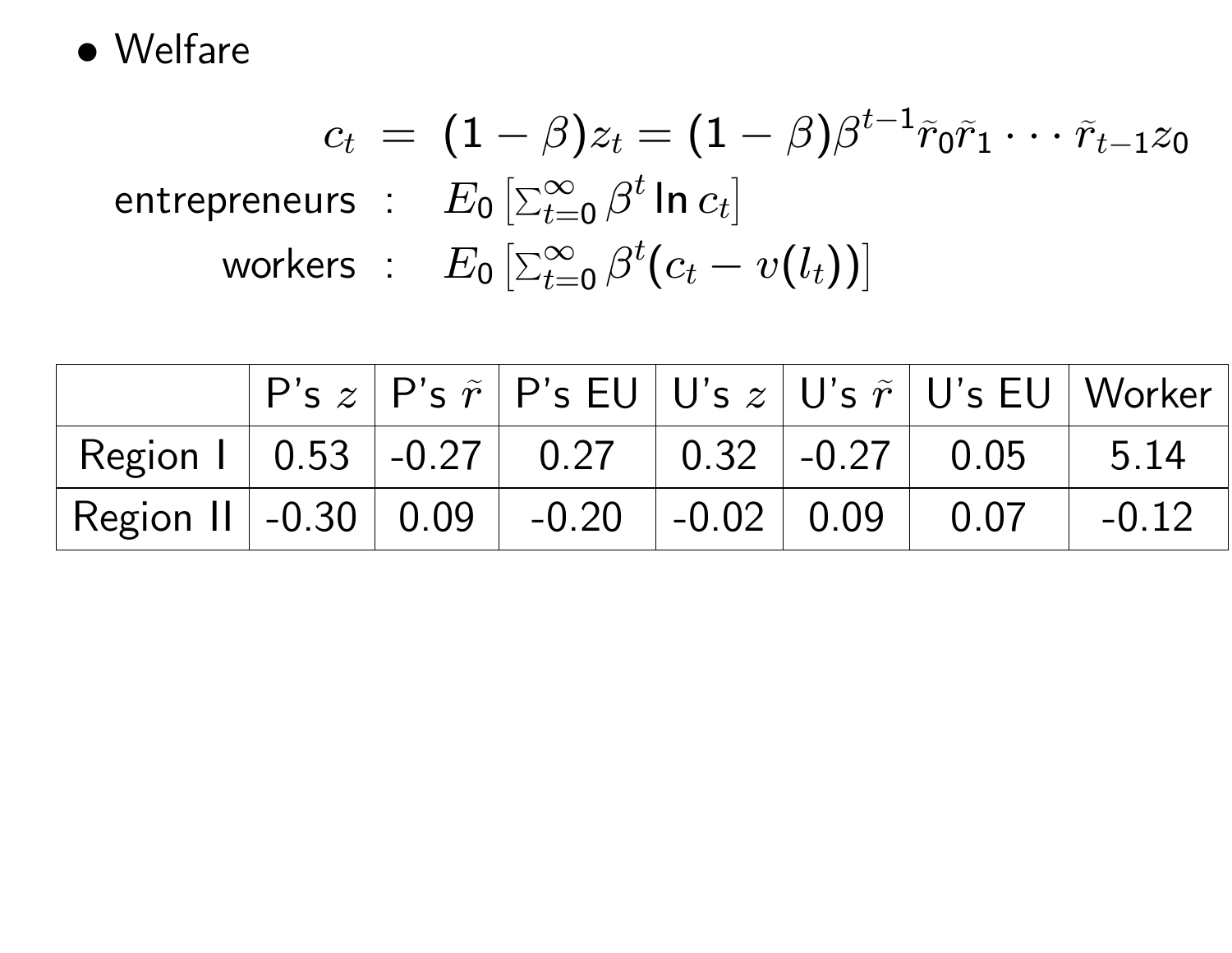### Shocks to foreign and domestic credits in Region I

- Foreign interest rate rises
- $\Rightarrow$  land price falls
- $\Rightarrow$  domestic and foreign credit contract
- $\Rightarrow$  domestic interest rate rises more than foreign rate
- $\Rightarrow$  TFP and output decrease initially
- $\implies$  share of net worth of productive agents will recover
- $\implies$  TFP and output will recover, while land price will not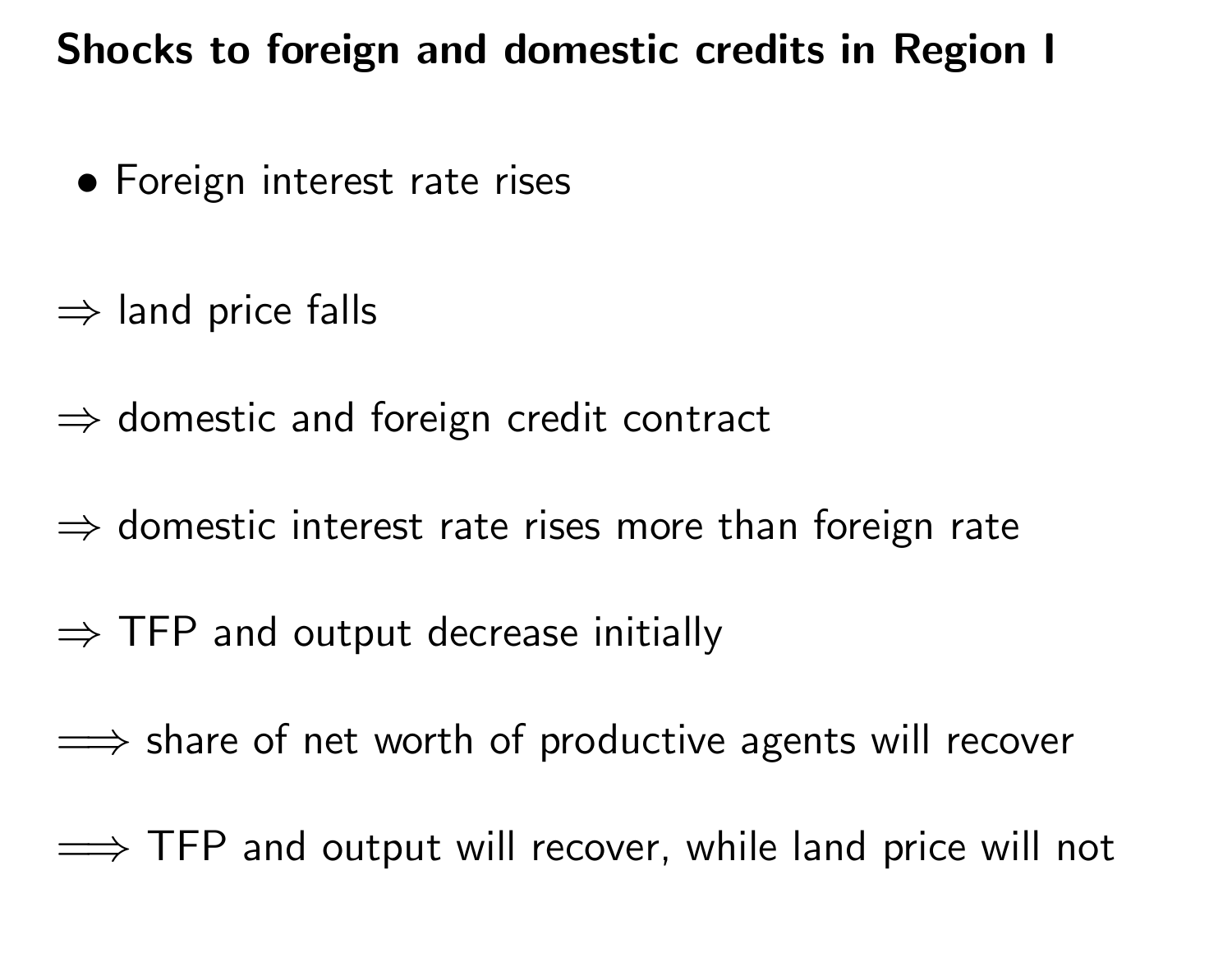![](_page_31_Figure_0.jpeg)

Figure 7-1: dynamics after shock to world interest rate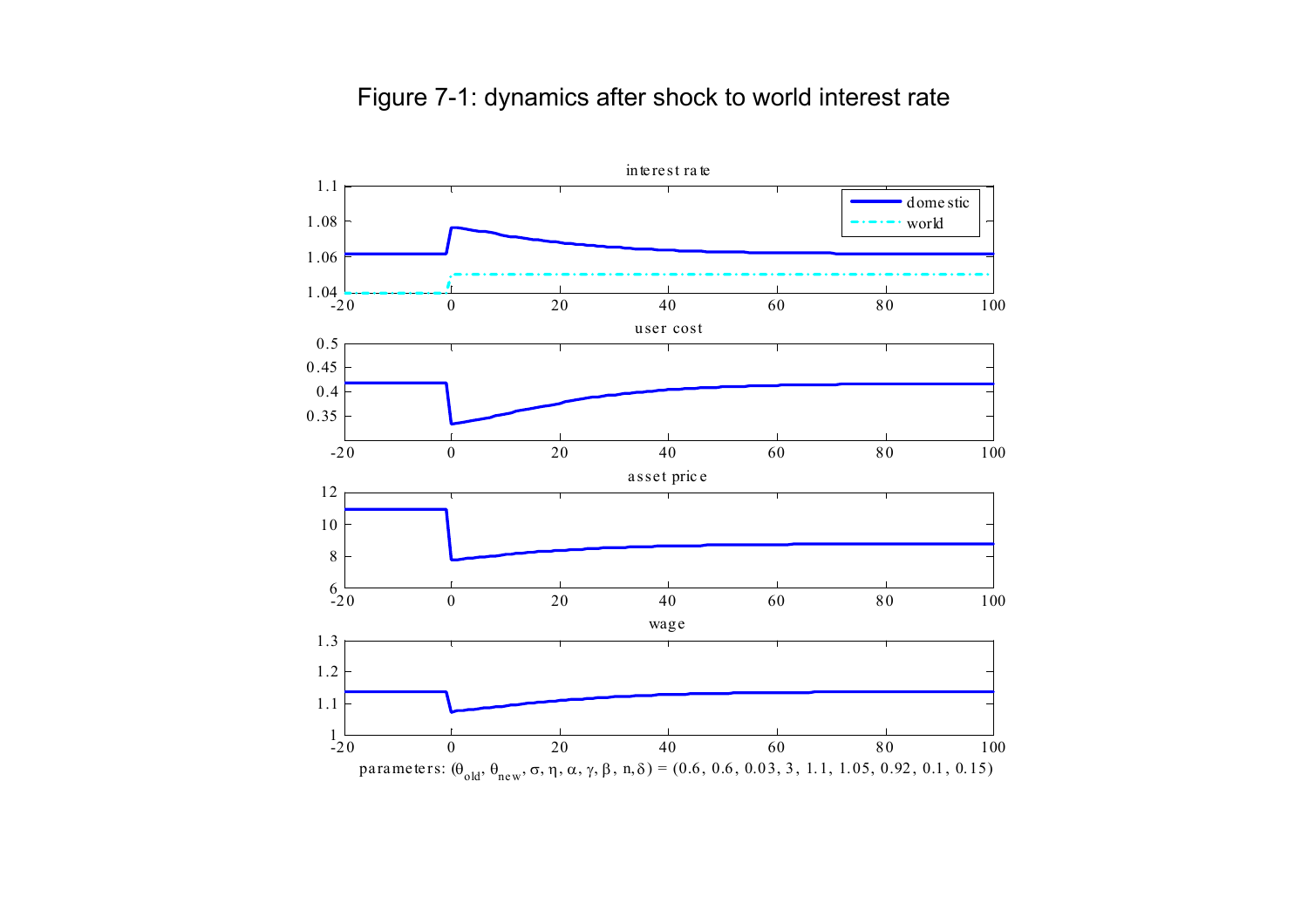#### Figure 7-2: dynamics after shock to world interest rate

![](_page_32_Figure_1.jpeg)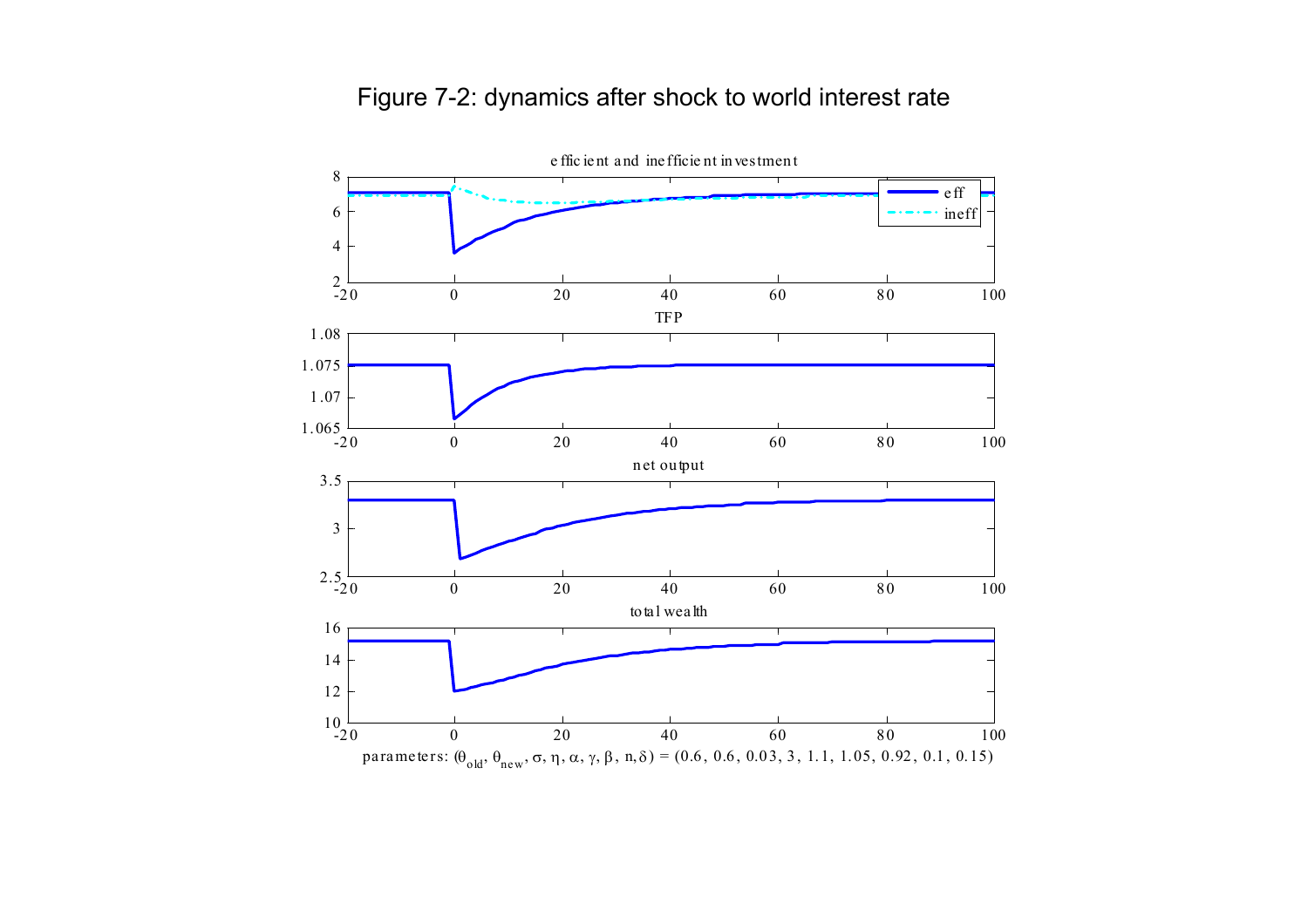- Domestic collateral tightened
- $\Rightarrow$  land price falls
- $\Rightarrow$  foreign credit tightened (capital outflow)
- $\Rightarrow$  TFP and output decrease
- $\implies$  share of net worth of productive agents will not recover
- $\implies$  land price, TFP and output continue to stagnate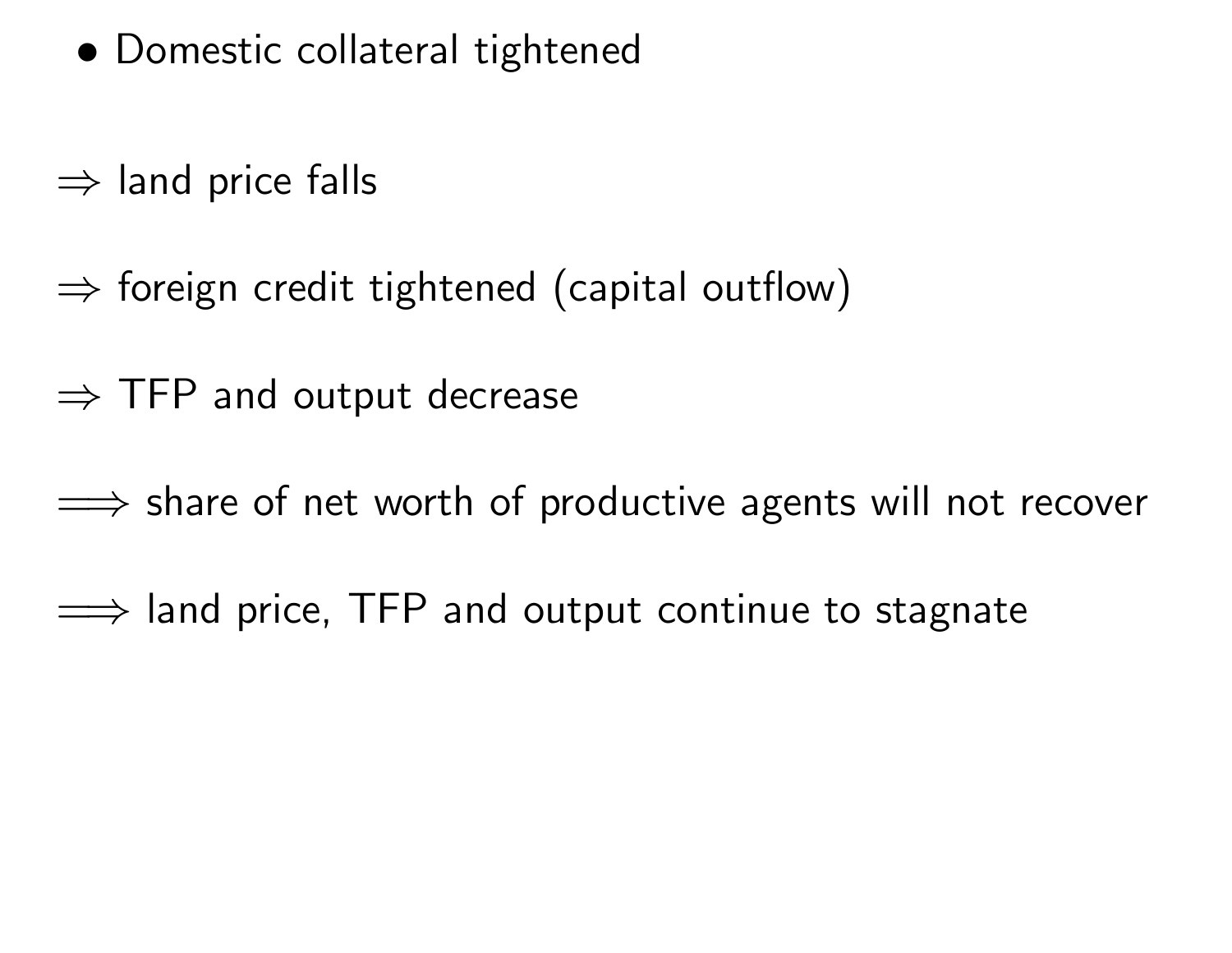#### Figure 6-1: dynamics after shock to theta

![](_page_34_Figure_1.jpeg)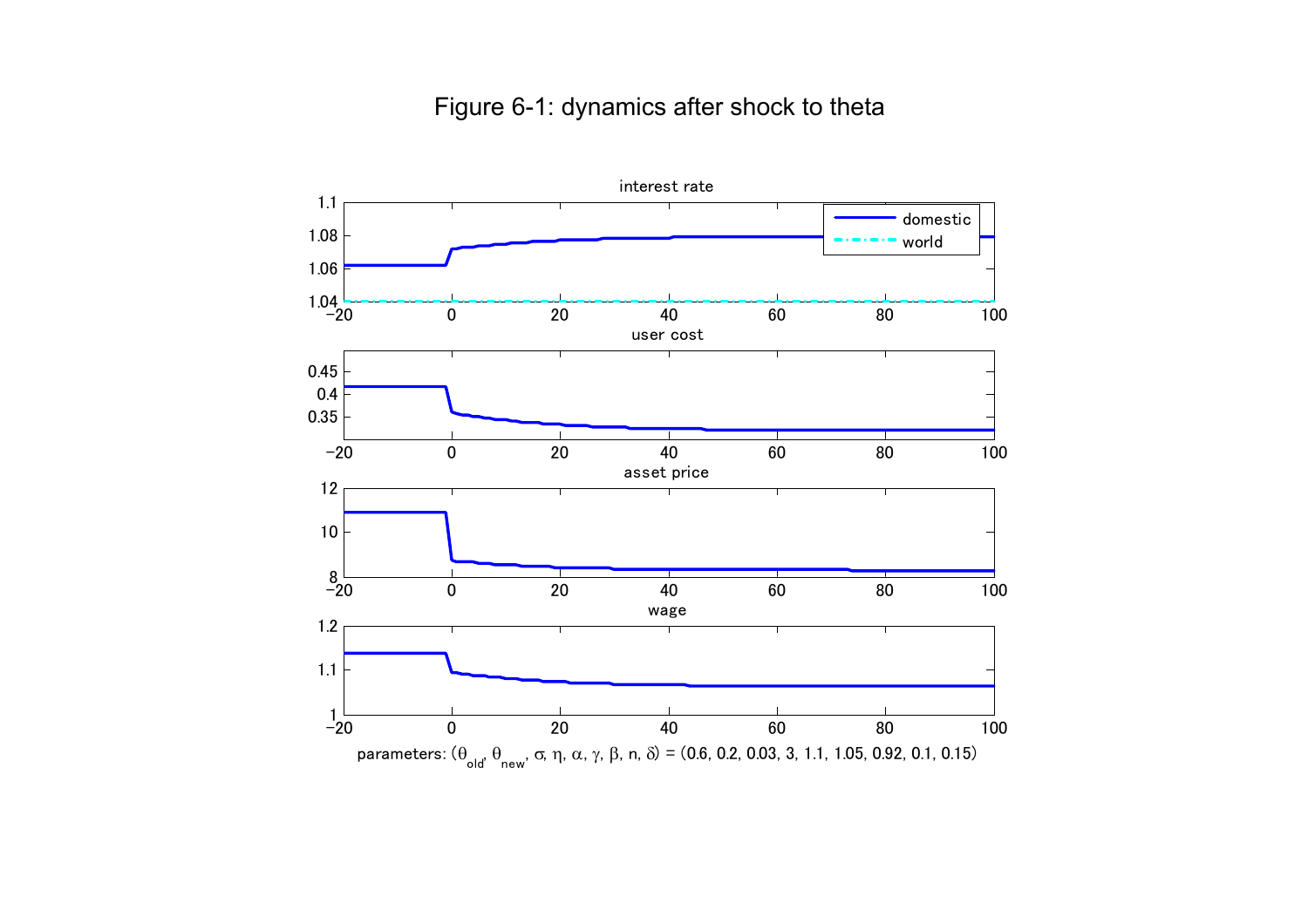#### Figure 6-2: dynamics after shock to theta

<sup>e</sup> ffic ient and inefficie nt in vestmen t 10 eff ineff5  $0\frac{1}{20}$  <sup>0</sup> <sup>20</sup> <sup>40</sup> <sup>60</sup> <sup>8</sup> <sup>0</sup> <sup>100</sup> <sup>0</sup> TFP 1 .08 т τ 1 .06  $1.04\frac{1}{20}$  $0 \hspace{1.5cm} 0 \hspace{1.5cm} 20 \hspace{1.5cm} 40 \hspace{1.5cm} 60 \hspace{1.5cm} 80 \hspace{1.5cm} 100$ net output 3.5 3  $2.5 -$ <br>-20  $0 \hspace{1.5cm} 0 \hspace{1.5cm} 20 \hspace{1.5cm} 40 \hspace{1.5cm} 60 \hspace{1.5cm} 80 \hspace{1.5cm} 100$ to tal wealth 16 14 12  $^{10}$ -20 0 0 20 40 60 80 100 parameters:  $(\theta_{old}, \theta_{new}, \sigma, \eta, \alpha, \gamma, \beta, n, \delta) = (0.6, 0.2, 0.03, 3, 1.1, 1.05, 0.92, 0.1, 0.15)$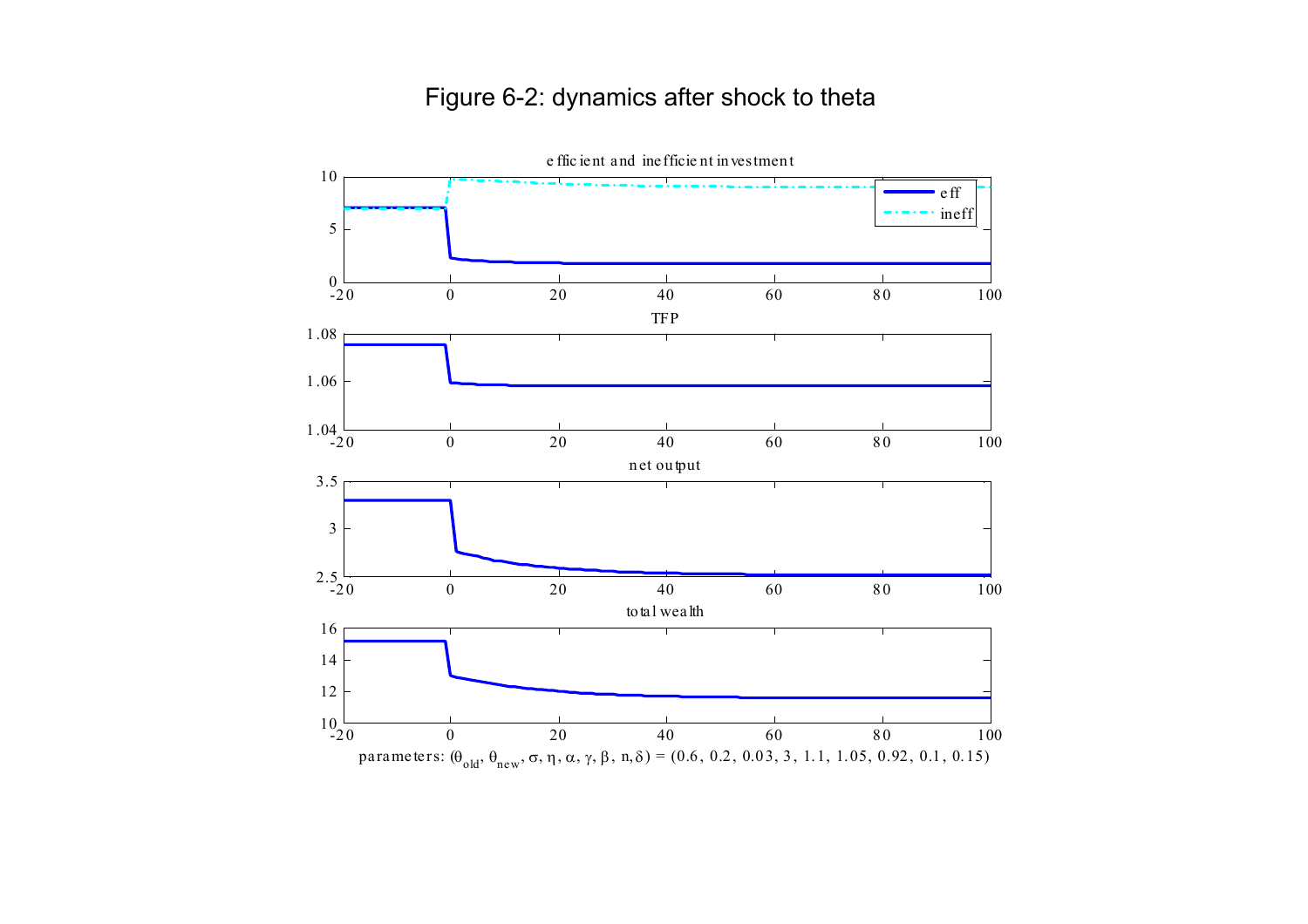# Policy Implications

Before liberalization:

With underdeveloped domestic financial system, unproductive agents produce  $\Rightarrow$  low TFP

 $\Rightarrow$  low factor price

 $\Rightarrow$  low interest rate of savers

After capital account liberalization:

Adjustment depends upon the degree of development of domestic institution relative to the rest of the world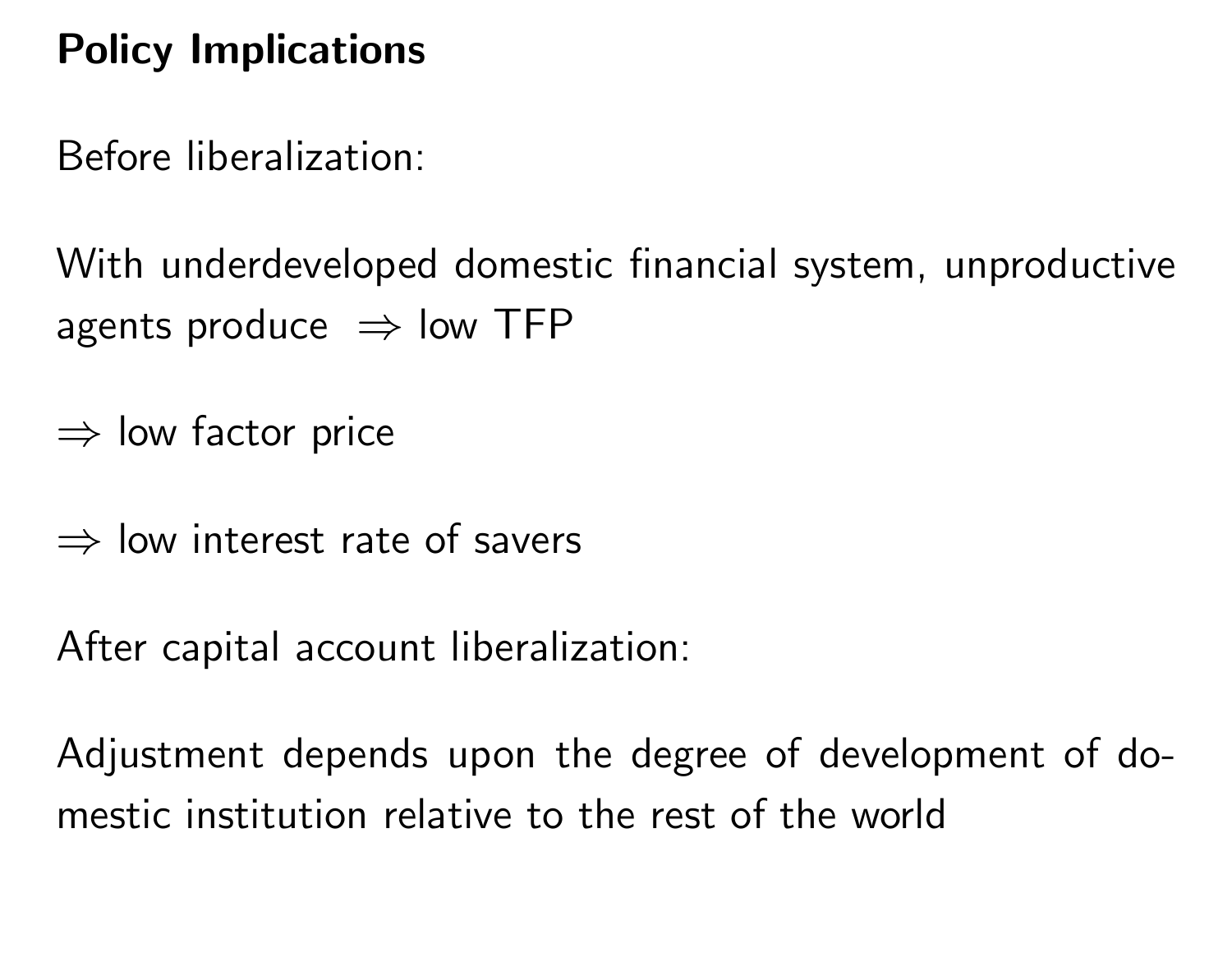### Effect of capital account liberalization on output

![](_page_37_Figure_1.jpeg)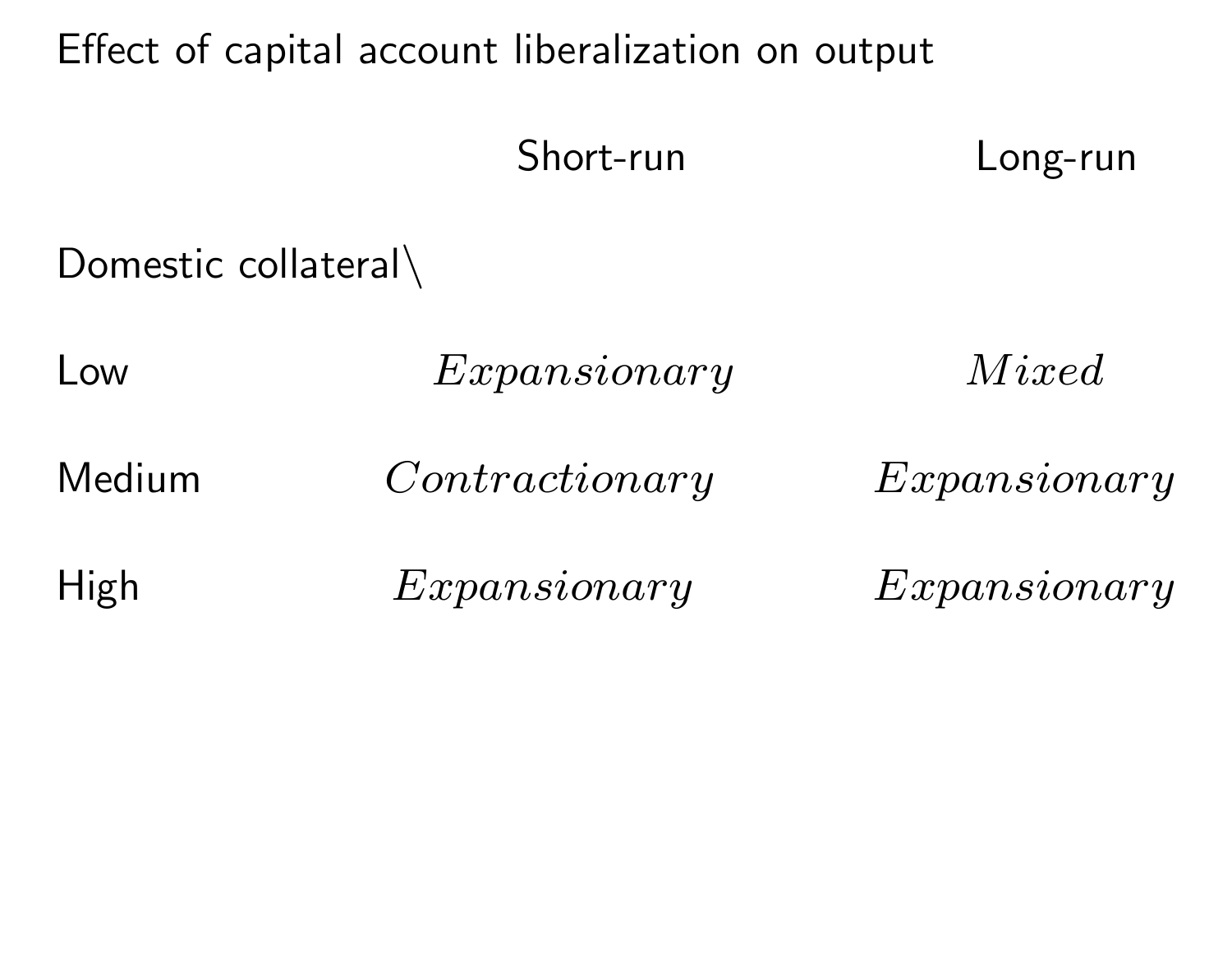The economy with low domestic collateral is vulnerable to shocks to domestic and foreign credit

Short-run Long-run

foreign interest rate  $\Uparrow$  Contractionary Recovery

domestic collateral  $\Downarrow$  Contractionary Contractionary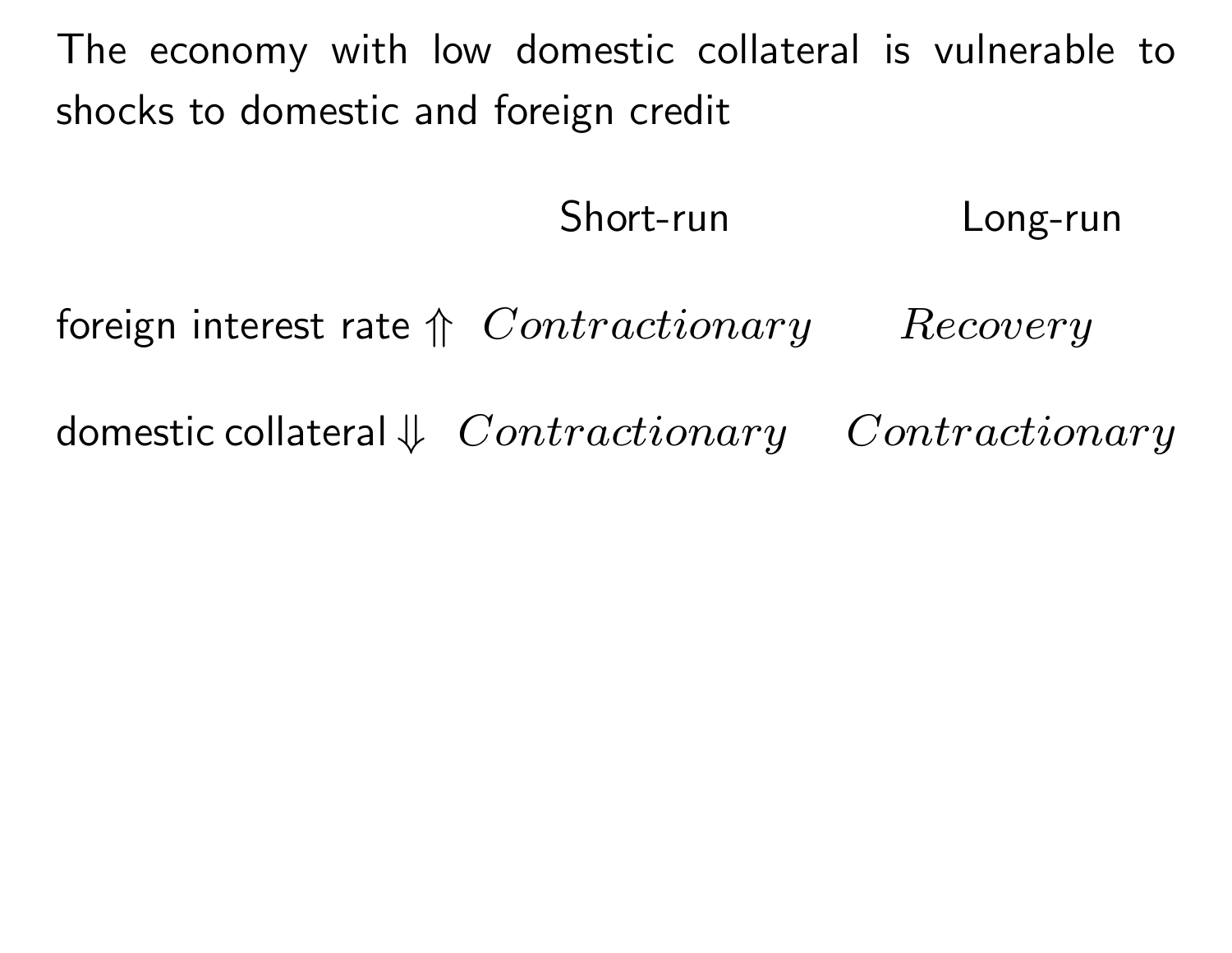## Empirical Relevance: Integration of Euro Area

Productivity of Souther European countries deteriorated with large capital inflow

dispersion of marginal revenue productivity of capital expands dispersion of total factor revenue productivity (TFPR) expands low TFPR firms tend to have larger capital/labor ratio  $\rightarrow$  aggregate TFP falls relative to efficient level of TFP Real exchange rates appreciates by 12% during 2000-2007

 $\rightarrow$  loose competitiveness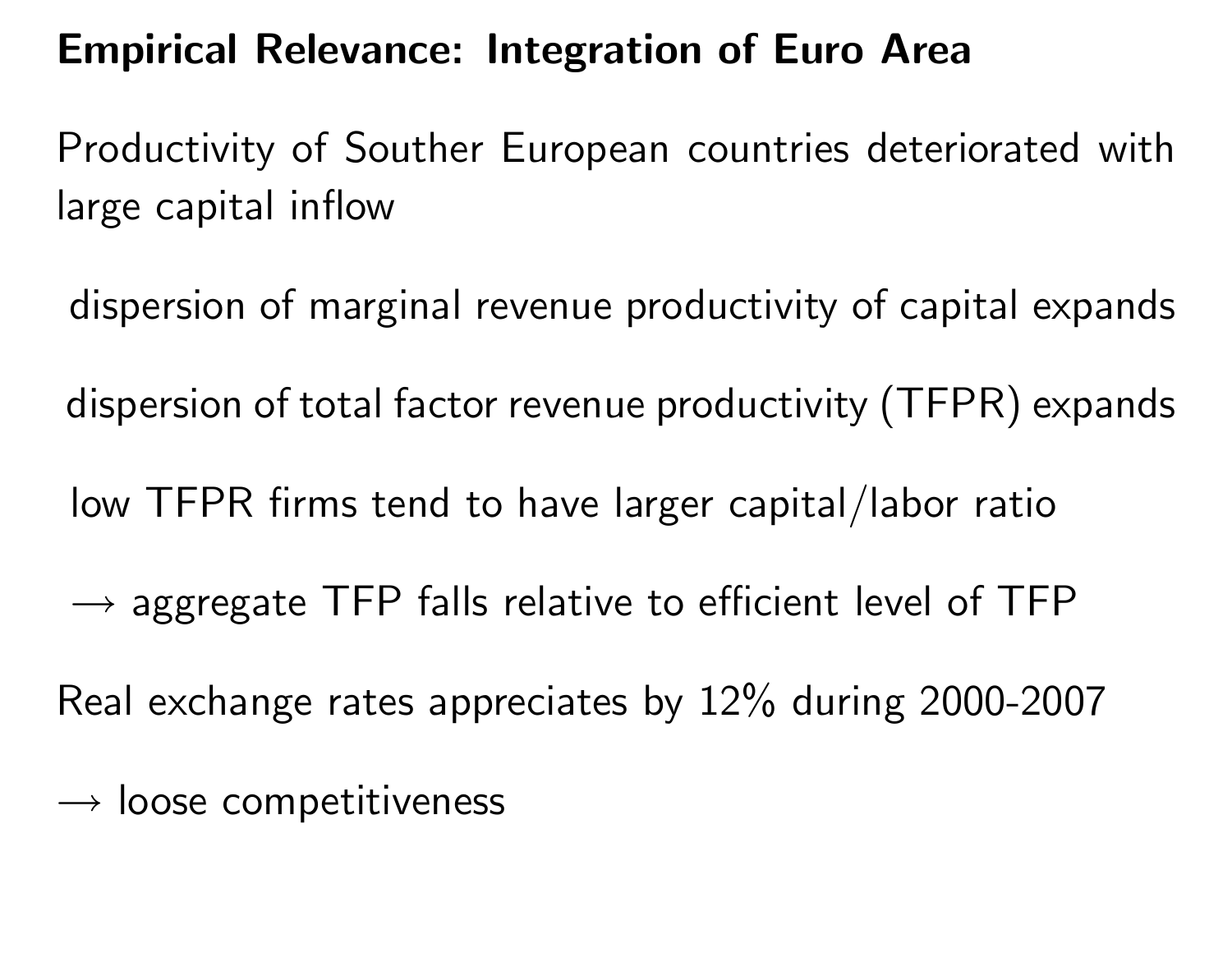![](_page_40_Figure_0.jpeg)

<span id="page-40-2"></span><span id="page-40-1"></span><span id="page-40-0"></span>Figure 2: Evolution of MRPK and MRPL Dispersion